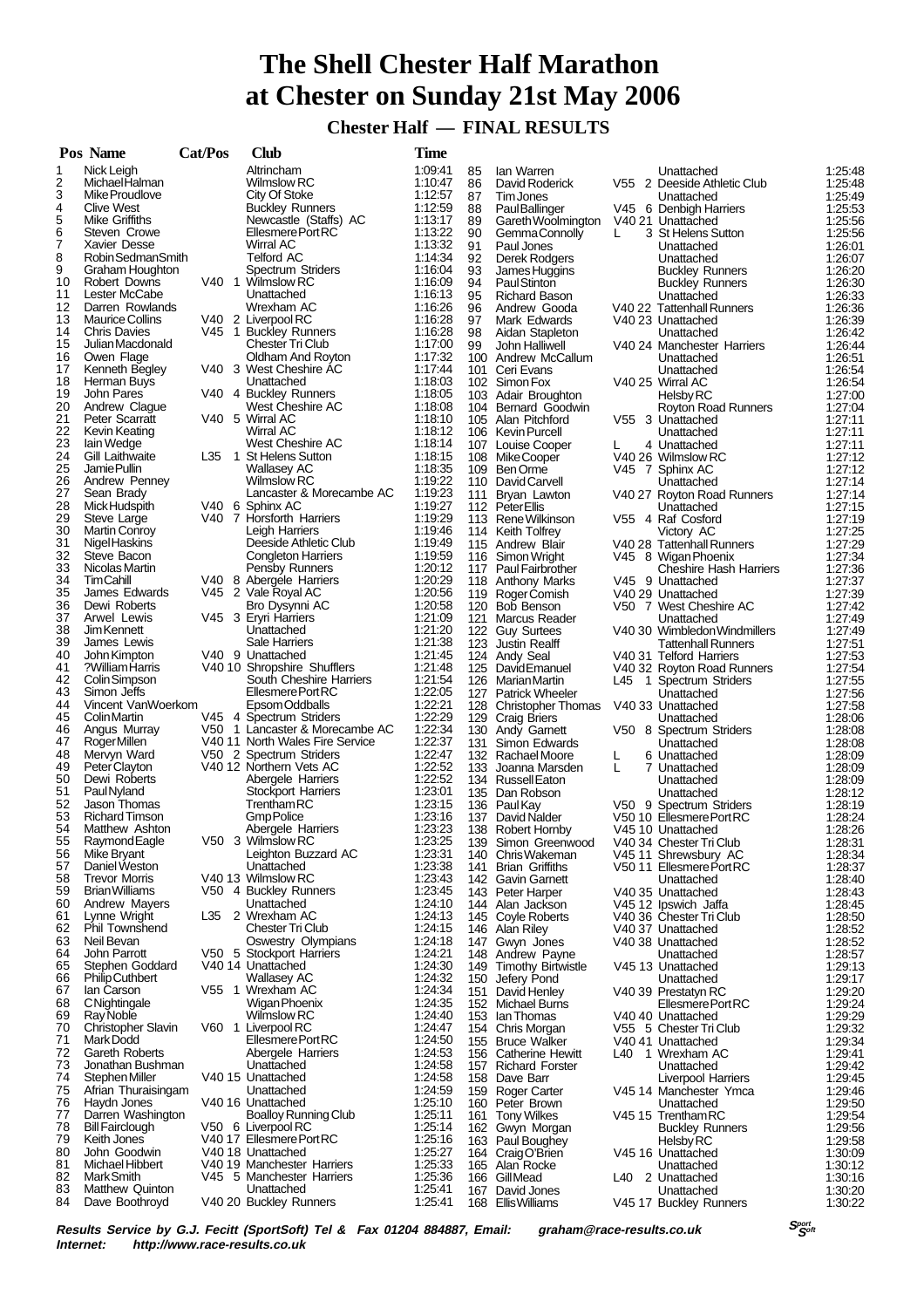206 David Fitzgerald V40 53 Unattached<br>207 Dave Toft Buckley Rui 257 Steve Roberts Unattached 1:33:52 258 Philip Townsend JM 1 Unattached 1:33:54 Alun Hopkins

169 Adrian Haines V40 42 Unattached 1:30:26<br>170 Richard Saunders V45 18 Wallasey AC 1:30:26 170 Richard Saunders V45 18 Wallasey AC 1:30:26 171 John Slavin V45 19 Tattenhall Runners 1:30:30 172 Andrew Phillipson  $\sqrt{40.43}$  Unattached 1:30:31<br>173 Robert Hall Unattached 1:30:31 173 Robert Hall Unattached 1:30:31 174 Brian Black Unattached 1:30:35 175 David Maynard Unattached 1:30:35 176 Llyr Emanuel Unattached 1:30:37 177 Rupert Matthews Unattached 1:30:39 178 Paul Brandrick V50 12 Prestatyn RC 1:30:40 179 John Harvey V50 13 Unattached 1:30:41 Patrick Corrigan V45 20 Birkenhead AC 1:30:43<br>Danny Legg V40 44 Ellesmere Port RC 1:30:46 181 Danny Legg V40 44 Ellesmere Port RC 1:30:46 182 Ian Hurry **V45 21 Unattached** 1:30:47 183 Jamie Macdonald Unattached 1:30:47 184 Neil Webster Unattached 1:30:48<br>185 Stephen Spall 1:30:54<br>185 Stephen Spall 1:30:54 185 Stephen Spall V40 45 Chester Tri Club 1:30:54 186 Christopher Cain V40 46 Unattached 1:30:55 187 Jeremy Cross 197 187 Unattached 1:30:55<br>187 Jeremy Cross 1980 1:30:55<br>188 Derek Farrington 1:40 48 Southport Waterloo AC 1:30:56 188 Derek Farrington V40 48 Southport Waterloo AC 1:30:56 189 Ian Gardner **Christian Contracted 1:31:00**<br>190 John Tierney 1:31:12<br>1:31:12 190 John Tierney 1940 49 Unattached 1:31:12<br>191 Tracev Greaves L 10 Birkenhead AC 1:31:15 191 Tracey Greaves L 10 Birkenhead AC 1:31:15<br>192 Keith Robbins Chester Tri Club 1:31:16 191 Tracey Greaves L 10 Birkenhead AC 1:31:15<br>192 Keith Robbins Chester Tri Club 1:31:16<br>193 Andrew Kinninmonth Ellesmere Port RC 1:31:23 193 Andrew Kinninmonth Ellesmere Port RC 1:31:23 194 Simon Roberts **Buckley Runners** 1:31:29 195 Barry Gardner West Cheshire AC 1:31:31 196 Paul Conlon V40 50 Denbigh Harriers 1:31:33 197 Ivor Twiss V50 14 Unattached 1:31:37 198 David Cole **David Cole Unattached** 1:31:37<br>199 Nicholas Campbell V40 51 Chester Tri Club 1:31:39 199 Nicholas Campbell V40 51 Chester Tri Club 1:31:39<br>
200 Peter Carpenter V45 22 Unattached 1:31:41<br>
201 John Kane V50 15 Oldham And Rovton 1:31:42 200 Peter Carpenter V45 22 Unattached 1:31:41 201 John Kane V50 15 Oldham And Royton 1:31:42 202 Robert Burke V40 52 Liverpool RC 1:31:55<br>203 Stephen Ashton Unattached 1:31:55 203 Stephen Ashton Unattached 1:31:55 204 Robert Olliver Unattached 1:31:55 205 Dirk Mithen Unattached 1:31:58 207 Dave Toft **Buckley Runners** 1:32:04<br>208 Paul Edwards **Buckley Bunattached** 1:32:09 208 Paul Edwards Unattached 1:32:09 209 Mark Hibbert V40 54 Unattached 1:32:12 210 Jeremy Bright Abergele Harriers 1:32:16<br>211 Stephen Brace V40 55 Unattached 1:32:17 211 Stephen Brace V40 55 Unattached 1:32:17 212 Will Scott V40 56 Unattached 1:32:20 213 David Watts Unattached 1:32:20 214 John Brady Unattached 1:32:22 215 Jonathan Seeds Gmp Police 1:32:25<br>216 David Lycett Christian Lunattached 1:32:27 216 David Lycett **David Lycett Community Community Unattached** 1:32:27<br>217 David Owen **Unattached** 1:32:27 217 David Owen Unattached 1:32:27<br>218 John Vickery Unattached 1:32:27<br>218 John Vickery Unattached 1:32:29 218 John Vickery Unattached 1:32:29 219 John Elms (1:32:29 Unattached 1:32:29 Applicance Unattached 1:32:29 Magnus Walker (1:32:30 Vietname 1:32:30 Vietname 1:32:30 Vietname 1:32:30 Vietname 1:32:30 Vietname 1:32:30 Vietname 1:32:30 Vietname 1:32:30 Vietname 220 Magnus Walker V40 57 Chester Tri Club 1:32:30 221 Kevin Parry Unattached 1:32:30 222 Ben Powell **British Army 1:32:32**<br>223 Stephen Faragher **British Army 1:32:42** 223 Stephen Faragher Unattached 1:32:42 224 Mark Threadgold Unattached 1:32:46 225 Duncan Light V45 23 Unattached 1:32:47 226 Andrew Corbett V40 58 Unattached 1:32:48 227 David Oldfield V45 24 Tattenhall Runners 1:32:51 228 Danny Fegan V40 59 St Helens Sutton 1:32:55 229 Andrea Frost L35 3 Macclesfield Harriers 1:32:57 230 Andrew Fishburn V40 60 Unattached 1:32:58 231 Andy Mullarkey **Radcliffe AC** 1:33:01<br>232 Guy AartseTuyn V40 61 Congleton RC 1:33:03 232 Guy AartseTuyn V40 61 Congleton RC 1:33:03<br>233 Ruth Sills 1:35 4 Unattached 1:33:03 4 Unattached 234 Andrew Nightingale Wigan Phoenix 1:33:10 235 David Birkby Port Sunlight Runners 1:33:12<br>236 Vincent Edwards V50 16 Unattached 1:33:14 236 Vincent Edwards V50 16 Unattached 1:33:14<br>237 (No. 4084) Unattached 1:33:14 237 ( No. 4084 ) Unattached 1:33:14 238 Julia Eccleston L 13 St Helens Sutton 1:33:14 239 Paul Collins V40 62 Wirral AC 1:33:17<br>240 Steven Shaw V45 25 Royton Road Runners 1:33:19 240 Steven Shaw V45 25 Royton Road Runners 1:33:19 241 Craig Shaw Unattached 1:33:19 242 Jon Paramor V50 17 Manchester Ymca 1:33:19 243 Rob Stevenson Unattached 1:33:21<br>244 PhilO'Rourke V40 63 Liverpool RC 1:33:22 244 Phil O'Rourke V40 63 Liverpool RC 1:33:22<br>245 Darryl Pyper Unattached 1:33:25 245 Darryl Pyper Unattached 1:33:25 246 Robert Burriss Unattached 1:33:25 247 Robert Warrenger V45 26 Unattached 1:33:26 248 Phil Royles **Phil Royles** Contracted 2012 1:33:29<br>
1:433:30 Unattached 1:33:30 249 Lee Pugh Unattached 1:33:30 250 Simon Hughes Unattached 1:33:31 251 Stephen Buckle Unattached 1:33:32 252 Scott Rigby Unattached 1:33:32 253 Hugh Derbyshire Birkenhead AC 1:33:43 254 Andy Vaughan Unattached 1:33:47 255 Neil Parry V40 64 Unattached 1:33:48<br>256 Billy Burns V40 64 Unattached 1:33:50 256 Billy Burns Unattached 1:33:50

297 David Dowson V40 68 Unattached<br>298 Gary Eaborn Serpentine 324 Riobbie Rickard Unattached 1:35:48 342 Nicola Pooke L35 6 Pensby Runners<br>343 Brendan O'Reilly Maidstone Harrie

260 Barry Allman V50 18 Horwich Rmi Harriers 1:33:57 261 Liam Hughes Unattached 1:33:59 262 David Watkinson Unattached 1:34:01 263 Timothy Warn V55 6 Unattached 1:34:03 264 Andrew Hughes Unattached 1:34:04 265 Paul Williams Unattached 1:34:06 266 Richard Bell **1:34:08**<br>267 Bill Horobin **1:34:08**<br>267 Bill Horobin **1:34:10** 267 Bill Horobin V55 7 Unattached 1:34:10 268 Neil Brambles Unattached 1:34:12 269 Steve Hollis V50 19 Road Runners Club 1:34:13 270 Carl Pedder V40 65 Unattached 1:34:15<br>271 Mike Sanderson V60 2 Village Road Runners 1:34:17 271 Mike Sanderson V60 2 Village Road Runners 1:34:17<br>272 David Winter V40 66 Unattached 1:34:19 272 David Winter V40 66 Unattached 1:34:19 273 Matthew Bridge Unattached 1:34:21<br>274 Paul Thelwell V50 20 Unattached 1:34:22 274 Paul Thelwell V50 20 Unattached 1:34:22<br>275 Gary Alexander Chattached 1:34:24 275 Gary Alexander Unattached 1:34:24 276 Simon Leeson V45 27 Unattached 1:34:26<br>277 Terry Cross V45 28 Unattached 1:34:28 277 Terry Cross  $277$  Terry Cross  $278$  Carol Probyn  $278$  Carol Probyn  $278$  Carol Probyn  $278$  Carol Probyn  $29$ 278 Carol Probyn L45 2 Unattached 1:34:29<br>279 Jamie Savage L45 2 Unattached 1:34:30 279 Jamie Savage Unattached 1:34:30 280 Alison Smith L 15 Tattenhall Runners 1:34:31 281 Dieter Allitsch Parties (State Unattached 1:34:32<br>282 Paul Jones Director Unattached 1:34:32 282 Paul Jones Unattached 1:34:33 283 Eddie Taylor V50 21 Unattached 1:34:34 284 Alison Hughes L 16 Ellesmere Port RC 1:34:34 285 Fred Edmonson V55 8 Unattached 1:34:35 286 Neil Adair Carl Carl Unattached 1:34:37<br>287 Neil Toner Birkenhead AC 1:34:37 287 Neil Toner Birkenhead AC 1:34:39 288 Deborah Shaw L40 3 Royton Road Runners 1:34:41 289 Barry Chambers V50 22 Vale Royal AC 1:34:43 290 Andrew Brookshaw Unattached 1:34:44<br>291 Sallyann Dawes L 18 Unattached 1:34:47<br>292 Mark Kennerley V40.67 Prestatyn RC 1:34:49 291 Sallyann Dawes L 18 Unattached 1:34:47 292 Mark Kennerley V40 67 Prestatyn RC 1:34:49 293 Elaine Demming L50 1 Road Runners Club 1:34:52<br>293 Elaine Demming L50 1 Road Runners Club 1:34:52<br>294 Simon Taylor Unattached 1:34:55 294 Simon Taylor Unattached 1:34:55 295 Julie Webb L35 5 Wirral AC 1:34:56 296 Joe Foy **V50 23 Unattached 1:34:57**<br>297 David Dowson V40 68 Unattached 1:34:59 298 Gary Eaborn Serpentine 1:35:01 299 David Hughes Unattached 1:35:06 300 Brian James V40 69 Cheadle Running Club 1:35:08 301 Simon Kettle Unattached 1:35:10<br>302 Hugh Weston V45 29 Unattached 1:35:11 302 Hugh Weston V45 29 Unattached 1:35:11 303 Neil Hershaw V40 70 Unattached 1:35:14 304 Matt Gibbs Unattached 1:35:16 305 James Tait V50 24 Unattached 1:35:19 306 Robin Smith Unattached 1:35:24 307 Robert Dalton Unattached 1:35:25 308 Stephen Kenworthy V50 25 Buxton AC 1:35:26<br>309 Dean Burgess V40 71 Royton Road Runners 1:35:26 309 Dean Burgess V40 71 Royton Road Runners 1:35:26 310 ?Jon Hawker V40 72 Ellesmere Port RC 1:35:27 311 Gary Billington V40 73 Unattached 1:35:29 312 Jonathan Newton Unattached 1:35:30 313 Nicholas Shah V40 74 Vivid 1:35:31 314 Brian Heys Unattached 1:35:32 315 Chris Gough Unattached 1:35:33 316 David Owen V40 75 Unattached 1:35:35 317 David Broadfoot V40 76 Unattached 1:35:36 318 Alison Macdonald L40 4 Ellesmere Port RC 1:35:39 319 Ian Fennelly V40 77 Wallasey AC 1:35:41 320 Richard Hill V40 78 Unattached 1:35:43 321 Gary Evans Unattached 1:35:44 322 Terry Onions V50 26 Gloucester AC 1:35:46 323 David Mayhew V45 30 Unattached 1:35:47<br>324 Riobbie Rickard Unattached 1:35:48 325 Robert Williams V50 27 Unattached 1:35:49 326 Richard Burnham V40 79 Unattached 1:35:52 327 Nicholas McDonald V40 80 Unattached 1:35:55 328 Leonard William V50 28 Unattached 1:35:58 329 Gerald Killen V50 29 Maidenhead AC 1:35:59 330 Christopher Allen V40 81 Unattached 1:36:05 331 Peter Wooding Unattached 1:36:08 332 Stephen Botham V45 31 Wrecsam Tri 1:36:09 333 Emma Parry L 22 Wrexham AC 1:36:11<br>334 John Keane V40 82 Unattached 1:36:13 334 John Keane V40 82 Unattached 1:36:13 335 Paul Savage Unattached 1:36:14 336 Jim Davies V40 83 Unattached 1:36:14 337 Mark Pendlebury V45 32 Unattached 1:36:15 338 Niel Fowler 11:36:15<br>339 Linda Levland 11:36:16<br>339 Linda Levland 11:36:16 339 Linda Leyland L45 3 Northern Vets AC 1:36:16 340 Stephen McCullough V45 33 Liverpool RC 1:36:16 341 David Corbelli Unattached 1:36:17 343 Brendan O'Reilly Maidstone Harriers 1:36:19 344 Mark Baker Sunlight Runners 1:36:20 345 Mark O'Donoghue Unattached 1:36:21 346 Peter Crockard Noeaa 1:36:23 347 Simon Banks Unattached 1:36:24 348 Frank Forshaw V45 34 Unattached 1:36:25 349 Dawn Urquhart L 25 Buckley Runners 1:36:28  $\overline{V}$ 45 35 Village Road Runners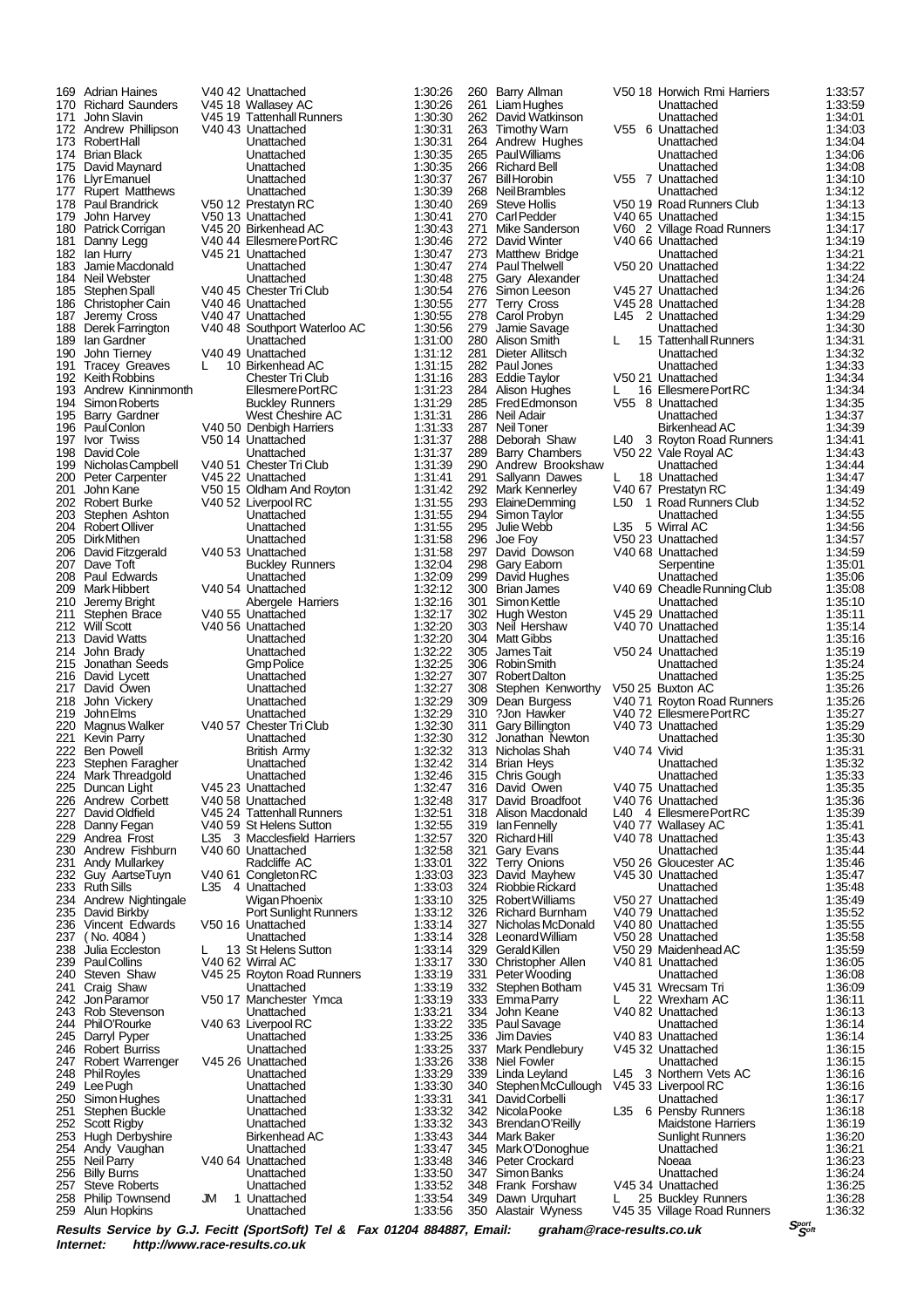382 Darron Rogers<br>383 Dave Thompson Catherine Hurst<br>
?William Harris

351 Cliff Wiseman Unattached 1:36:35 352 Colin Benson V40 84 Unattached 1:36:36 353 Stephen Williams West Cheshire AC 1:36:43<br>354 Mark Brockley Warrington Road Runners 1:36:44 354 Mark Brockley Warrington Road Runners 1:36:44 355 Phil Rutter V40 85 Quakers Running Club 1:36:46 356 Clive Nicholson V45 36 Unattached 1:36:48<br>357 Terry Hughes V40 86 Atley & Tyldeslev Rr 1:36:50 357 Terry Hughes V40 86 Atley & Tyldesley Rr 1:36:50 358 Steven McCall  $\overline{0.37}$  Unattached 1:36:51<br>359 Brian Beattie V60 3 West Cheshire AC 1:36:52 359 Brian Beattie V60 3 West Cheshire AC 1:36:52 360 Stephen Cooper Unattached 1:36:53 361 Norman Stoddart V40 87 Unattached 1:36:54 362 Ian Casey V40 88 Royton Road Runners 1:36:55 363 David Gater Unattached 1:36:56 364 Robert Stern V45 38 Unattached 1:36:57 365 Craig Hunt Care Construction Unattached 1:36:58<br>366 Keith Cartledge V50 30 Unattached 1:36:59 366 Keith Cartledge V50 30 Unattached 1:36:59 367 Dave Hodgson V45 39 Unattached 1:37:00 368 Robert Pierce **1:37:02**<br>369 Phil Smith 1:37:03 V40 89 Birkenhead AC 1:37:03 369 Phil Smith V40 89 Birkenhead AC 1:37:03 370 John Aitken Unattached 1:37:04 371 Michael Horton V55 9 Boalloy Running Club 1:37:05 372 Gavin Davies Unattached 1:37:09 373 Jon Tatham **Sandbach Striders** 1:37:10<br>374 Christopher Jones Wrexham AC 1:37:11 374 Christopher Jones Wrexham AC 1:37:11 375 Rachael Wray L 26 Unattached 1:37:20 376 Brett Hoare Unattached 1:37:21 377 Terry Bell V45 40 Unattached 1:37:22<br>378 Catherine Howell L 27 Unattached 1:37:23 378 Catherine Howell L 27 Unattached 1:37:23<br>379 ?John Houghton V45 41 Warrington Road Runners 1:37:24 379 ?John Houghton V45 41 Warrington Road Runners 1:37:24 380 Christopher Morgan Unattached 1:37:25 381 Andrew Metcalfe V55 10 Unattached 1:37:27<br>382 Darron Rogers Unattached 1:37:28<br>383 Dave Thompson V45 42 Spectrum Striders 1:37:29 383 Dave Thompson V45 42 Spectrum Striders 1:37:29 384 Ronnie Farrell V40 90 Unattached 1:37:30<br>385 Stephen Jones V45 43 Road Runners Club 1:37:30 385 Stephen Jones V45 43 Road Runners Club 1:37:31 386 Amanda Davies L 28 Unattached 1:37:32 387 David Roberts V45 44 Ellesmere Port RC 1:37:33 389 ?William Harris 2002 Patter of Shropshire Shufflers 1:37:38<br>390 Philip Mahoney 2014 V45 45 Warrington Road Runners 1:37:45 390 Philip Mahoney V45 45 Warrington Road Runners 1:37:45<br>391 Philip Shering V40 92 Unattached 1:37:46 391 Philip Shering v40 92 Unattached 1:37:46<br>392 David Littler v45 46 Unattached 1:37:47 392 David Littler V45 46 Unattached 1:37:47 393 Rosemary Price L55 1 Bs Deestriders 1:37:49 394 Paul Dennison Unattached 1:37:50 395 Nick Blamphin Unattached 1:37:53 396 Charles Dexter Unattached 1:37:54 397 Chantry V40 93 Unattached 1:37:55 398 Stuart Hardcastle V50 31 Quakers Running Club 1:37:56 399 Tricia Jones L45 4 Pensby Runners 1:37:57 400 Adam Hollowood Unattached 1:37:58 401 Alexander Hollowood Unattached 1:37:59 402 Cristopher Devoy Unattached 1:38:00 403 Laynie StothartWilde L 32 Tattenhall Runners 1:38:05 404 Mary Tavener 1.40 6 Vale Royal AC 1:38:09<br>405 Nick Reav 1:38:12 Unattached 1:38:12 405 Nick Reay Unattached 1:38:12 406 Alistair Jones V50 32 Unattached 1:38:14 407 Steven Edwards JM 2 Unattached 1:38:15<br>408 Paul Littler Louis Unattached 1:38:16 408 Paul Littler Unattached 1:38:16<br>409 Stephen McGarry 1/50.33 Unattached 1:38:18 409 Stephen McGarry V50 33 Unattached 1:38:18 410 Steve Halligan V40 94 Unattached 1:38:20 411 Dean Hughes **Canadian Contract Contract Contract Contract Property** 1:38:22<br>412 PhilipHare V45 47 Unattached 1:38:23 412 Philip Hare **V45 47 Unattached 1:38:23**<br>413 David Wheable Wilmslow RC 1:38:25 413 David Wheable Wilmslow RC 1:38:25 414 Martin McCormick V40 95 Unattached 1:38:26 Unattached 416 Peter Joddrell **1:38:29**<br>417 David Pritchard V40 96 Unattached 1:38:31 417 David Pritchard V40 96 Unattached 1:38:31<br>418 Peter Weir West Cheshire AC 1:38:38 418 Peter Weir West Cheshire AC 1:38:38<br>419 Geoff Shaw V50 34 Helsby RC 1:38:40 419 Geoff Shaw V50 34 Helsby RC 1:38:40<br>420 Paul Sorvel Consult Unattached 1:38:42 420 Paul Sorvel Unattached 1:38:42 421 Ben Birks Unattached 1:38:44 422 Peter Smith V50 35 Littlewoods Running Club 1:38:46 423 Donna Macloskey L40 7 Unattached 1:38:47 424 Mike Hey Law 1:00.41 Mike Hey Law 1:38:48<br>424 Mike Hey V40 97 Unattached 1:38:48<br>425 Daron Fincham V45 48 Telford Harriers 1:38:49 425 Daron Fincham V45 48 Telford Harriers 1:38:49 426 Toby Shipley **1:38:50**<br>427 Anne-Marie Evans L 35 Unattached 1:38:51 427 Anne-Marie Evans L 35 Unattached 1:38:51<br>428 Gareth Ellis V40 98 Unattached 1:38:53 428 Gareth Ellis V40 98 Unattached 1:38:53 429 Darren Martin Unattached 1:38:55 433:57 Andy Merry V40 99 Birkenhead AC 1:38:57<br>Kiersn McCusker V45 49 Chester Tri Club 1:38:58 431 Kiersn McCusker V45 49 Chester Tri Club 1:38:58 432 Roger Smith V65 1 Birkenhead AC 1:39:00<br>433 Adam Donovan Unattached 1:39:02 Adam Donovan Unattached 1:39:02<br>
David Sykes Tattenhall Runners 1:39:04<br>
Katrina Evans L35 7 Unattached 1:39:06 434 David Sykes Tattenhall Runners 1:39:04 435 Katrina Evans L35 7 Unattached 1:39:06<br>436 Mark Russell V40100 Unattached 1:39:08 436 Mark Russell V40100 Unattached 1:39:08 437 Paul Kerry **1:39:10** V40101 Unattached 1:39:10<br>438 Lee Griffith **1:39:11** Unattached 1:39:11 438 Lee Griffith 1:39:11<br>439 Ian Richardson Mattached 1:39:11<br>439 Ian Richardson Unattached 1:39:14 439 Ian Richardson Unattached 1:39:14 440 Colin Barnard V45 50 Unattached 1:39:15 V55 11 Unattached

446 Geoffrey Taylor V45 51 Unattached<br>447 Richard Impey V50 36 Unattached 479 Stephen Cook V50 38 Winston Runners<br>480 Lon Hooson Linattached Carol Shaw L40 10 Helsby RC<br>Jonathan Davies V40114 Unattached

442 Neil Parry Unattached 1:39:18 443 David Rumney Unattached 1:39:20 444 Sharon Trusch L 37 Unattached 1:39:21 445 ?Jon Hawker V40102 Ellesmere Port RC 1:39:23 447 Richard Impey V50 36 Unattached 1:39:26 448 Rachael Eite L 38 Unattached 1:39:27<br>449 Ian Paget L 38 Unattached 1:39:27 449 Ian Paget **Contract Contract Contract Contract Contract Contract Contract Contract Contract Contract Contract Contract Contract Contract Contract Contract Contract Contract Contract Contract Contract Contract Contract** 450 Andrew Birss 1.39:30<br>451 Simon Jones 1:39:30 Unattached 1:39:32 451 Simon Jones **Contract Unattached** 1:39:32<br>452 Brandon Taylor **Helsby RC** 1:39:33 452 Brandon Taylor Helsby RC 1:39:33 453 David Capener V45 53 Unattached 1:39:35 454 Gemma Hitchen L 39 Unattached 1:39:36 455 Sean Barry **1986 1:39:38**<br>456 NigelMelling 1:39:38<br>456 NigelMelling 1:39:39 456 Nigel Melling (1.39:39)<br>456 Nigel Melling (1.39:39)<br>457 Clive Sykes (1.39:41) V40103 West Cheshire AC (1.39:41) 457 Clive Sykes V40103 West Cheshire AC 1:39:41 458 Simon Hilton V40104 Unattached 1:39:42 459 Beverly Ganose L40 8 Unattached 1:39:43 460 Max Williams Unattached 1:39:44 461 Peter Clarkson Unattached 1:39:45 462 Anthony Denby Unattached 1:39:46 463 Richard Benson V50 37 Congleton Harriers 1:39:47 464 ?John Houghton V45 55 Warrington Road Runners 1:39:48 465 Ged Navesey V40105 Royton Road Runners 1:39:49 466 Karl Prothero **Chester Tri Club** 1:39:51<br>1:39:52 467 Protor Duffield L 41 Skem Boundary Harriers 1:39:52 467 ?Honor Duffield L 41 Skem Boundary Harriers 1:39:52 468 Robin Hughes V40106 Unattached 1:39:53 469 Alan Durston V55 12 Ellesmere Port RC 1:39:54 470 James Harrington V40107 Unattached 1:39:55<br>471 Derek Harrison V45 56 Unattached 1:39:56 471 Derek Harrison V45 56 Unattached 1:39:56 472 Nicholas Bugler U18 1 Unattached 1:39:57<br>473 Nigel Foster Unattached 1:39:58 473 Nigel Foster (1:39:58 Unattached 1:39:58 (1:39:59 )<br>1:39:59 Unattached 1:39:59 (1:39:59 ) 474 Martin Coleman Unattached 1:39:59 475 Steven Smith **11 Unattached** 1:40:01<br>476 Katherine Probert L 42 Royston Runners 1:40:02 476 Katherine Probert L 42 Royston Runners 1:40:02 477 Peter Moore V45 57 Village Road Runners 1:40:03 478 Sydney Mofya Unattached 1:40:04 480 Lon Hooson Unattached 1:40:06 481 Andy Holgate Barrow Striders 1:40:07 482 Hedley Nield **Direct Unattached 1:40:08**<br>483 Gerry Rogers **1:40:08** V50 39 Unattached 1:40:09 483 Gerry Rogers V50 39 Unattached 1:40:09<br>484 Andrew Johnson V40108 Unattached 1:40:11 484 Andrew Johnson V40108 Unattached 1:40:11 485 Steve White **Unattached** 1:40:12<br>486 Richard Mathews V45.58 Unattached 1:40:13 486 Richard Mathews V45 58 Unattached 1:40:13<br>486 Richard Mathews V45 58 Unattached 1:40:13<br>487 Andy Martin V40109 Unattached 1:40:14 487 Andy Martin V40109 Unattached 1:40:14 488 David Pinnington V40110 Unattached 1:40:15 489 David Williams Unattached 1:40:16<br>490 Judith Jones L40 9 Unattached 1:40:16 490 Judith Jones L40 9 Unattached 1:40:17 491 Alastair Tholen V40111 Milton Keynes AC 1:40:18 492 Neil Davies Chester Tri Club 1:40:20 493 Janet Frost L 44 Chester Tri Club 1:40:22<br>494 Mr Law V40112 Unattached 1:40:22 494 Mr Law  $\overline{V}$ 40112 Unattached 1:40:24<br>495 Martin Howard  $V$ 40113 Unattached 1:40:26 495 Martin Howard V40113 Unattached 1:40:26<br>496 Richard Hughes Unattached 1:40:28 496 Richard Hughes Unattached 1:40:28 497 Laurence Rudkin V50 40 Vale Royal AC 1:40:30<br>498 Tony Roberts Unattached 1:40:32 498 Tony Roberts **1:40:32**<br>499 Richard Taylor **1:40:34**<br>499 Richard Taylor **Unattached** 1:40:34 499 Richard Taylor Unattached 1:40:34 500 Amanda Bradley L 45 Unattached 1:40:36 501 Shirley Anderson L35 8 Warrington AC 1:40:39 502 Tom Eagle Unattached 1:40:40 503 ( No. 3989 ) Unattached 1:40:41 504 Keith Simpson Unattached 1:40:42 505 Robert Spotswood V45 59 Abergele Harriers 1:40:43 507 Jonathan Davies V40114 Unattached 1:40:46<br>508 Christopher Langton V50 41 Unattached 1:40:47 508 Christopher Langton V50 41 Unattached 1:40:47 509 Eileen Reisin L40 11 Unattached 1:40:48<br>510 David Shepherd V45 60 Holmfirth Harriers AC 1:40:49 510 David Shepherd V45 60 Holmfirth Harriers AC 1:40:49 511 Robert Mayers V40115 Unattached 1:40:51<br>512 David Smith V50 42 Royton Road Runners 1:40:52 512 David Smith V50 42 Royton Road Runners 1:40:52<br>513 Des Johnson Unattached 1:40:53<br>514 Jeff Cordwell V55 13 Royton Road Runners 1:40:54 53:3 Des Johnson Unattached 1:40:53<br>1:40:54 Jeff Cordwell 1:40:54 V55 13 Rovton Road Runners 514 Jeff Cordwell V55 13 Royton Road Runners 1:40:54<br>515 Geoffrey Hughes V40116 Unattached 1:40:56 515 Geoffrey Hughes V40116 Unattached 1:40:56<br>515 Geoffrey Hughes V40116 Unattached 1:40:57 516 Jason Print Unattached 1:40:57<br>517 Ian Hughes V60 4 Unattached 1:40:58 517 Ian Hughes V60 4 Unattached 1:40:58 518 John Lea V50 43 Unattached 1:41:00 519 Ian Thomas Unattached 1:41:01 520 Mark Flanagan V40117 Port Sunlight Runners 1:41:02 521 Stephen Harrison V40118 Unattached 1:41:04<br>522 Stephen Roberts V60 5 Pensby Runners 1:41:05 522 Stephen Roberts V60 5 Pensby Runners 1:41:05 523 Nichaolas Evans Unattached 1:41:06 524 Wendy Harker L40 12 Unattached 1:41:08 525 Graham Miller V40119 Unattached 1:41:09 526 Angela McGann L40 13 Unattached 1:41:10 527 Johan Andrae Unattached 1:41:12 528 Steven Scrivers V40120 Unattached 1:41:13 529 Ronnie Nolan V45 61 Unattached 1:41:15 530 Bruce Gordon Unattached 1:41:17 531 Neil Richardson Unattached 1:41:19 V40121 Unattached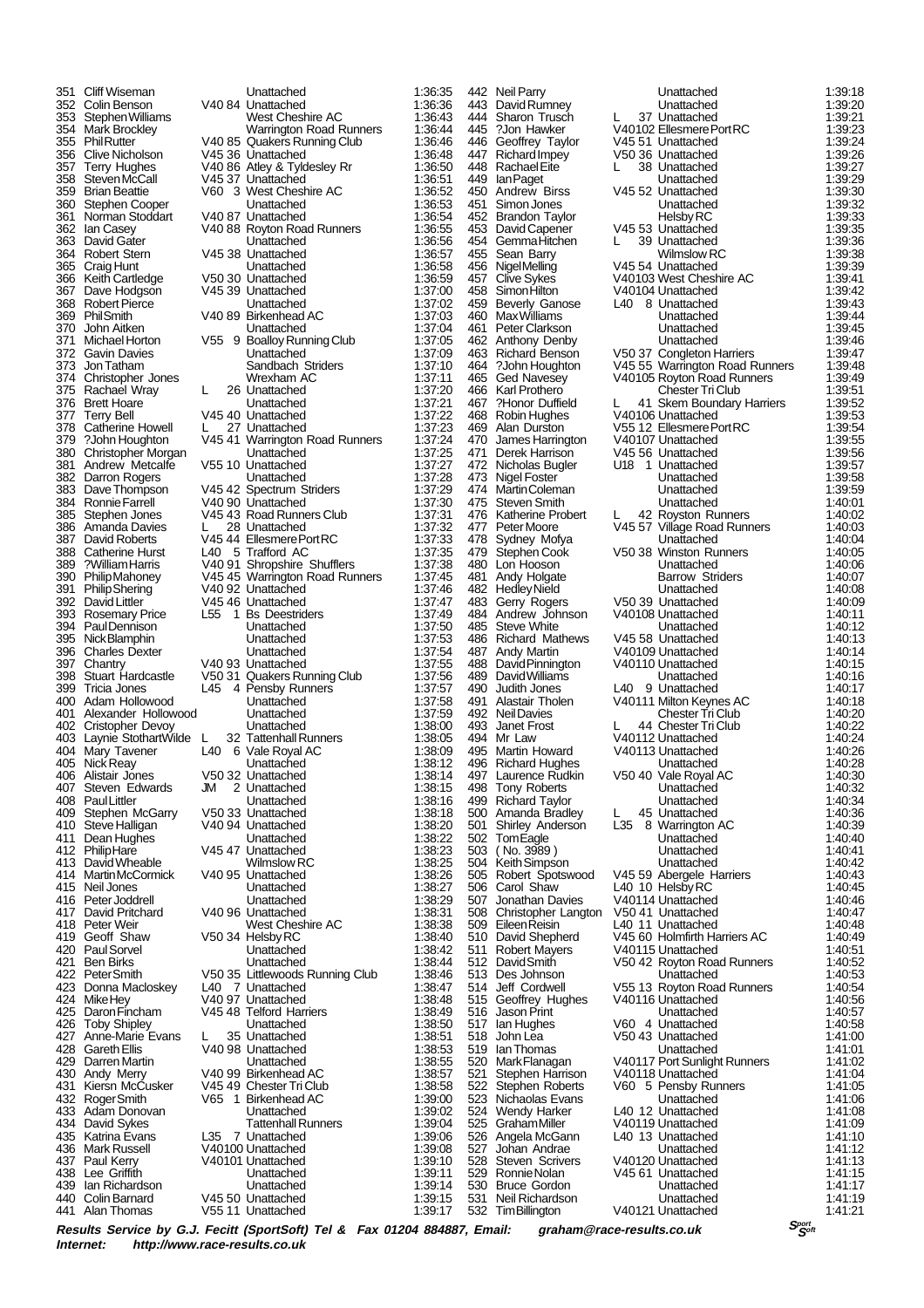533 Andrew Walsh Unattached 1:41:22 534 Brad Ehlen Unattached 1:41:24 535 Paul Elson Unattached 1:41:26 536 Michael Schofield V50 44 Unattached 1:41:28<br>537 C Winstanley V50 45 Stockport Harriers 1:41:30 537 C Winstanley  $V50 45$  Stockport Harriers 1:41:30 538 Johan Smit V40122 Unattached 1:41:31 539 David Rogers V45 62 Unattached 1:41:33 540 David Gaston V45 63 Unattached 1:41:35 541 Graham Tyson V40123 Unattached 1:41:37<br>542 Headen Headen James Unattached 1:41:39 542 Headen Headen James Unattached 1:41:39<br>543 Lesley Mills L 51 Cheshire Police 1:41:41 543 Lesley Mills L 51 Cheshire Police 1:41:41 544 Ian Jelley<br>545 Jonathan 545 Jonathan Latham Unattached 1:41:45<br>546 Sandre Jackson L45 5 Congleton Harriers 1:41:47<br>547 Andrew Williams V40124 Unattached 1:41:49 546 Sandre Jackson L45 5 Congleton Harriers 1:41:47 547 Andrew Williams V40124 Unattached 1:41:49 548 Trevor Grundy V60 6 Royton Road Runners 1:41:51<br>549 Paula Morriss L40 14 Unattached 1:41:53 549 Paula Morriss L40 14 Unattached 1:41:53 550 Carl Lynn V40125 Unattached 1:41:55 551 Paul North **Diattached 1:41:57**<br>552 Janet Trevaskis L35 9 Cumberland Athletic Club 1:41:58 552 Janet Trevaskis L35 9 Cumberland Athletic Club 1:41:58 553 Neil McIntyre 145 64 Unattached 1:41:59<br>554 Andrew Vize 1:40126 Unattached 1:42:00 554 Andrew Vize V40126 Unattached 1:42:00 555 Alan Clarey  $\overline{V}$  V50 46 Mossley Hill Liverpool 1:42:01<br>556 Charlie Wade Unattached 1:42:03 556 Charlie Wade **Unattached 1:42:03**<br>557 Gerald Barlow V40127 Unattached 1:42:04 557 Gerald Barlow V40127 Unattached 1:42:04 558 Michael Tomkinson Unattached 1:42:05 559 David Press V50 47 Chester Tri Club 1:42:06<br>560 Trevor Hough V45 65 Unattached 1:42:08 560 Trevor Hough V45 65 Unattached 1:42:08 561 Rodney Jones V45 66 Unattached 1:42:09 562 Paul Roberts Unattached 1:42:10 563 Steven Roberts V40128 Unattached 1:42:11<br>564 Mark Simcox V40129 Unattached 1:42:13<br>565 Andrew Thompson V40130 Unattached 1:42:14 564 Mark Simcox V40129 Unattached 1:42:13 565 Andrew Thompson V40130 Unattached 1:42:14 566 Russ Freer V45 67 Unattached 1:42:15 567 Carol Williams L 55 Unattached 1:42:16 568 Mike Carr V55 14 Road Runners Club 1:42:18 569 Robert Burrow Unattached 1:42:19 571 Brain Pierky Unattached 1:42:23 572 Rebekah Swan L 56 Rossendale Harriers 1:42:25 573 Glyn Holcroft V55 15 Unattached 1:42:27<br>574 Louise Dempster L40 15 Spectrum Striders 1:42:29 574 Louise Dempster L40 15 Spectrum Striders 1:42:29<br>575 Bryan Saunders V50 48 Unattached 1:42:31 575 Bryan Saunders V50 48 Unattached 1:42:31 576 Donald Warwood V55 16 Unattached 1:42:33<br>577 Chrostopher Mellor V40131 Unattached 1:42:35 577 Chrostopher Mellor V40131 Unattached 1:42:35 579 Ritchie Murphy  $\overline{V40132}$  Unattached 1:42:39<br>580 Jeremy Richards Unattached 1:42:39 580 Jeremy Richards Unattached 1:42:41<br>581 Geraint Dodd Denbigh Harriers 1:42:43 581 Geraint Dodd Denbigh Harriers 1:42:43 582 John Darby Unattached 1:42:45 583 Peter Nutbrown V40133 Unattached 1:42:47 584 Michael Hallsworth V50 49 Helsby RC 1:42:49 585 David Jaquiss V40134 Unattached 1:42:51 586 Malcolm Brown V60 7 Unattached 1:42:53 587 Guy Thompson V45 69 Unattached 1:42:55<br>588 David Hinde View Unattached 1:42:56 588 David Hinde Unattached 1:42:56 589 Patrick Walsh Unattached 1:42:58 590 Marc Lovell Unattached 1:43:00 591 Francine Edwards L 59 Sunlight Runners 1:43:01 591 Francine Edwards L 59 Sunlight Runners 1:43:01<br>592 Mathew Simister Unattached 1:43:03<br>593 Simon Janowski Unattached 1:43:05 593 Simon Janowski Unattached 1:43:05 594 Sharon Jones L35 10 David Lloyd 1:43:07 595 Jonathan Carter Unattached 1:43:09 596 David Temple Bs Deestriders 1:43:12 598 Colin Palmer V40135 Unattached 1:43:17 599 Owain Williams V40136 Tattenhall Runners 1:43:20 601 John McDonald Unattached 1:43:26 602 Peter Stones V40137 Unattached 1:43:29 603 Lee Pownall Unattached 1:43:33 605 Malcolm Jackson V40139 Congleton Harriers 1:43:36 607 Rowan-Louise Hough L 61 Unattached 1:43:40 608 Brian Quinn Unattached 1:43:42 609 Hornk Tomas Unattached 1:43:44 610 Ian Hayes Unattached 1:43:46 611 Gary Rendle V45 70 Unattached 1:43:48 612 Mark Clarke V40141 Unattached<br>613 Darren Smith Buckley Ru 613 Darren Smith Buckley Runners 1:43:50 614 David O'Loughlin V50 51 Raf Cosford 1:43:51<br>615 Philip Nettleton V50 52 Skipton Athletics Club 1:43:52 616 Helen Stafford L40 16 Unattached 1:43:53<br>617 Bill Neave V40142 Chester Tri Club 1:43:54 617 Bill Neave V40142 Chester Tri Club 1:43:54<br>618 Nick Dinalte V40142 Chester Tri Club 1:43:56 Nick Dingle 619 Mike Jennings V45 71 Unattached 1:43:57 620 Richard Roberts Unattached 1:43:59 621 Ian Weaver V40143 Chester Tri Club 1:44:00<br>622 Cristopher Berry Unattached 1:44:02 Cristopher Berry **1:44:02**<br>Mark Smith Unattached 1:44:03 623 Mark Smith

V45 68 Unattached 578 Jane Fraser L50 2 Wirral AC 1:42:37 597 Andrew Peach Unattached 1:43:14 V50 50 Unattached 1:43:23<br>Unattached 1:43:26 V40138 Unattached V40140 Unattached 1:43:38<br>
L 61 Unattached 1:43:40 Philip Nettleton V50 52 Skipton Athletics Club<br>Helen Stafford L40 16 Unattached

| 624<br>625 | Jo ivioiyneaux<br>Chris Moore               | L4.<br>V4            |
|------------|---------------------------------------------|----------------------|
| 626<br>627 | Sioned Taylor<br>Paul Cross                 | L3                   |
| 628        | Glyn Evans                                  | V4                   |
| 629<br>630 | Thomas Gane<br>Michelle Bowen               | V <sub>5</sub><br>L  |
| 631        | Keith Toner                                 | V4                   |
| 632<br>633 | <b>Terry Walsh</b><br>Colin Smith           |                      |
| 634        | Nick Eagling                                |                      |
| 635<br>636 | Peter Smith<br>Phillip Faulder              |                      |
| 637        | David Herrington                            |                      |
| 638<br>639 | Peter Craven<br>Liam Tyrrell                | V4                   |
| 640        | Mario Hinkson                               |                      |
| 641<br>642 | Michael Garrod<br>Richard Brown             |                      |
| 643        | <b>Christopher Bullock</b>                  |                      |
| 644<br>645 | William Swift<br>Bronwen Lord               | V5<br>L4             |
| 646        | Simon McAllister                            | V4                   |
| 647        | Jonathan Lownds                             | V4                   |
| 648<br>649 | James Platt<br>Philip Goss                  | V4                   |
| 650        | David Redpath                               | V5                   |
| 651<br>652 | Greg Currill<br>Hayley Wells                | L3                   |
| 653        | Derek Oldham                                | V5                   |
| 654<br>655 | William Smith<br>Mark Garside               | V4<br>V4             |
| 656        | Hannah Owen                                 | L3                   |
| 657<br>658 | Ross Saunders<br>Noel Cheseldine            |                      |
| 659        | Helen Ferber                                | L                    |
| 660<br>661 | Marie Cooper<br>Keith McLaughlin            | L4                   |
| 662        | Geoff Newman                                | V5                   |
| 663        | Janine Ellis<br>Roy Bourbonneux             | L3<br>V5             |
| 664<br>665 | Michael Jones                               |                      |
| 666        | John Strange                                | V5                   |
| 667<br>668 | Alan Powell<br>Andrew Clarkson              |                      |
| 669        | Rob Poyner                                  |                      |
| 670<br>671 | Keith Humphreys<br>Daniel Fildes            | V4                   |
| 672        | Dereck Fullwood                             | V4                   |
| 673<br>674 | David Taylor<br>Bernie Leadbeater           | V5<br>V5             |
| 675        | <b>Richard Goss</b>                         |                      |
| 676<br>677 | Kevin Thomas<br>Robin Blackham              | V4                   |
| 678        | Kit Ebben                                   |                      |
| 679<br>680 | John Hughes<br>Jane Fedrick                 | V <sub>5</sub><br>L4 |
| 681        | Jan Roberts                                 | L4                   |
| 682<br>683 | Hannah Cornfield<br>?David Herbert          | L<br>V5              |
| 684        | John Edwards                                | V6                   |
| 685<br>686 | Kent Humphreys<br>Steve Fowler              | V4                   |
| 687        | CO'Loughlin                                 |                      |
| 688<br>689 | Andrew Hetherington<br><b>Bill Sheppard</b> | V4                   |
| 690        | Vaughn Stansfield                           |                      |
| 691<br>692 | Philippa Kettlewell<br>Pamela Grant         | L<br>L4              |
| 693        | Mark Ingle                                  | V4                   |
| 694<br>695 | Mark Broomfield<br>Andrew Murphy            |                      |
| 696        | Gary Jones                                  |                      |
| 697<br>698 | Bruno Citra<br>Robert Kennedy               | V4<br>V4             |
| 699        | Barry Williams                              |                      |
| 700<br>701 | Tony Clifford<br>Catharine Faithfull        | V4<br>L3             |
| 702        | Patricia Antlett                            | L5                   |
| 703<br>704 | Fiona McIntyre<br>NiallKeating              | L<br>V4              |
| 705        | PierreChalmin                               |                      |
| 706<br>707 | Derek Fraser<br>Andy Oliver                 | V4<br>V4             |
| 708        | Dominic Coupes                              |                      |
| 709<br>710 | Brian Clarke<br>Thomas Downey               | V4<br>V4             |
| 711        | Geoffrey Cornfield                          | V6                   |
| 712<br>713 | Julie Tye                                   | L4<br>L3             |
| 714        | Sally Broom<br>Stuart Cleland               |                      |
|            |                                             |                      |

|            | 624 Jo Molyneaux                            |    | L45 6 Vale Royal AC                                |              | 1:44:05            |
|------------|---------------------------------------------|----|----------------------------------------------------|--------------|--------------------|
|            | 625 Chris Moore                             |    | V40144 Unattached                                  |              | 1:44:06            |
|            | 626 Sioned Taylor                           |    | L35 11 Unattached                                  |              | 1.44:08            |
|            | 627 Paul Cross                              |    | Unattached                                         |              | 1.44.09            |
|            | 628 Glyn Evans                              |    | V40145 Vale Royal AC                               |              | 1:44:11            |
|            | 629 Thomas Gane                             |    | V50 53 Winston Runners                             |              | 1:44:17            |
|            | 630 Michelle Bowen                          |    | L 65 Unattached                                    |              | 1:44:19            |
|            | 631 Keith Toner                             |    | V40146 Unattached                                  |              | 1:44:22            |
|            | 632 Terry Walsh                             |    | <b>Chester Tri Club</b>                            |              | 1:44:25            |
|            | 633 ColinSmith                              |    | Unattached                                         |              | 1:44:26            |
|            | 634 Nick Eagling                            |    | Unattached                                         |              | 1:44:27            |
|            | 635 PeterSmith                              |    | Unattached                                         |              | 1:44:28            |
|            | 636 Phillip Faulder<br>637 David Herrington |    | Unattached<br>Unattached                           |              | 1:44:30<br>1:44:31 |
|            | 638 Peter Craven                            |    | V40147 Unattached                                  |              | 1:44:32            |
|            | 639 Liam Tyrrell                            |    | Unattached                                         |              | 1.44:34            |
|            | 640 MarioHinkson                            |    | Unattached                                         |              | 1:44:35            |
|            | 641 Michael Garrod                          |    | Unattached                                         |              | 1:44:36            |
|            | 642 Richard Brown                           |    | Unattached                                         |              | 1:44:38            |
|            | 643 Christopher Bullock                     |    | Unattached                                         |              | 1:44:39            |
|            | 644 William Swift                           |    | V55 17 Pensby Runners                              |              | 1:44:40            |
|            | 645 Bronwen Lord                            |    | L40 17 Oswestry Olympians                          |              | 1:44:42            |
|            | 646 Simon McAllister                        |    | V40148 Chester Tri Club                            |              | 1:44:42            |
|            | 647 Jonathan Lownds                         |    | V40149 Unattached                                  |              | 1:44:43            |
| 648        | James Platt                                 |    | V40150 Unattached                                  |              | 1:44:44            |
|            | 649 Philip Goss                             |    | Unattached                                         |              | 1:44:45            |
|            | 650 David Redpath                           |    | V55 18 Spectrum Striders                           |              | 1:44:46            |
| 651        | <b>Greg Currill</b>                         |    | Unattached<br>L35 12 Unattached                    |              | 1:44:47<br>1.44.48 |
|            | 652 Hayley Wells<br>653 DerekOldham         |    | V50 54 Unattached                                  |              | 1:44:49            |
|            | 654 William Smith                           |    | V45 72 Skipton Athletics Club                      |              | 1:44:50            |
|            | 655 Mark Garside                            |    | V40151 Unattached                                  |              | 1:44:51            |
|            | 656 Hannah Owen                             |    | L35 13 Unattached                                  |              | 1:44:52            |
|            | 657 Ross Saunders                           |    | Unattached                                         |              | 1:44:53            |
|            | 658 Noel Cheseldine                         |    | <b>Village Road Runners</b>                        |              | 1:44:54            |
|            | 659 Helen Ferber                            | L. | 69 Unattached                                      |              | 1:44:55            |
|            | 660 Marie Cooper                            |    | L45 7 Unattached                                   |              | 1:44:56            |
|            | 661 KeithMcLaughlin                         |    | <b>Wallasey AC</b>                                 |              | 1:44:58            |
|            | 662 Geoff Newman                            |    | V55 19 Unattached                                  |              | 1:44:59            |
| 663        | Janine Ellis                                |    | L35 14 Running 4 Women                             |              | 1:45:01            |
|            | 664 Roy Bourbonneux                         |    | V50 55 Unattached                                  |              | 1:45:02            |
|            | 665 Michael Jones                           |    | Unattached                                         |              | 1:45:04            |
| 666        | John Strange                                |    | V55 20 Telford Harriers                            |              | 1:45:06<br>1:45:06 |
|            | 667 Alan Powell<br>668 Andrew Clarkson      |    | Unattached<br>Unattached                           |              | 1:45:07            |
|            | 669 Rob Poyner                              |    | Unattached                                         |              | 1:45:08            |
|            | 670 Keith Humphreys                         |    | V45 73 Denbigh Harriers                            |              | 1:45:09            |
|            | 671 Daniel Fildes                           |    | Unattached                                         |              | 1:45:10            |
|            | 672 Dereck Fullwood                         |    | V45 74 Unattached                                  |              | 1:45:11            |
|            | 673 David Taylor                            |    | V55 21 Congleton Harriers                          |              | 1:45:12            |
|            | 674 Bernie Leadbeater                       |    | V50 56 Unattached                                  |              | 1:45:13            |
|            | 675 Richard Goss                            |    | Unattached                                         |              | 1:45:14            |
|            | 676 Kevin Thomas                            |    | Unattached                                         |              | 1.45:14            |
|            | 677 Robin Blackham                          |    | V45 75 Unattached                                  |              | 1:45:15            |
|            | 678 KitEbben                                |    | Unattached                                         |              | 1:45:16            |
| 679        | John Hughes                                 |    | V55 22 Unattached                                  |              | 1:45:17            |
| 681        | 680 Jane Fedrick<br>Jan Roberts             |    | L40 18 Unattached<br>L40 19 Cheshire Hash Harriers |              | 1:45:18<br>1:45:19 |
|            | 682 Hannah Cornfield                        | L. | 74 Unattached                                      |              | 1:45:20            |
|            | 683 ?David Herbert                          |    | V55 23 Unattached                                  |              | 1:45:21            |
|            | 684 John Edwards                            |    | V60 8 Winston Runners                              |              | 1:45:22            |
|            | 685 Kent Humphreys                          |    | Unattached                                         |              | 1:45.23            |
| 686        | <b>Steve Fowler</b>                         |    | V40152 Unattached                                  |              | 1:45:24            |
| 687        | CO'Loughlin                                 |    | Raf Cosford                                        |              | 1:45:26            |
| 688        | Andrew Hetherington                         |    | West Cheshire AC                                   |              | 1:45:27            |
| 689        | <b>Bill Sheppard</b>                        |    | V45 76 London Fire Brigade                         |              | 1:45:29            |
| 690        | Vaughn Stansfield                           |    | Unattached                                         |              | 1:45:30            |
| 691        | Philippa Kettlewell                         | L. | 75 Unattached                                      |              | 1:45:31            |
| 692<br>693 | Pamela Grant                                |    | L45 8 Abergele Harriers<br>V40153 Unattached       |              | 1:45:33<br>1:45:34 |
|            | Mark Ingle<br>694 Mark Broomfield           |    | Unattached                                         |              | 1:45:36            |
|            | 695 Andrew Murphy                           |    | Unattached                                         |              | 1:45:37            |
| 696        | Gary Jones                                  |    | Unattached                                         |              | 1:45:39            |
| 697        | <b>Bruno Citra</b>                          |    | V45 77 Unattached                                  |              | 1:45:40            |
|            | 698 Robert Kennedy                          |    | V45 78 Unattached                                  |              | 1:45:41            |
| 699        | <b>Barry Williams</b>                       |    | Unattached                                         |              | 1.45:43            |
| 700        | Tony Clifford                               |    | V45 79 Unattached                                  |              | 1:45:44            |
| 701        | Catharine Faithfull                         |    | L35 15 Unattached                                  |              | 1:45:46            |
| 702        | Patricia Antlett                            |    | L55 2 Unattached                                   |              | 1:45:47            |
| 703        | <b>Fiona McIntyre</b>                       | L. | 79 Unattached                                      |              | 1:45:49            |
| 704        | <b>Niall Keating</b>                        |    | V40154 Unattached                                  |              | 1:45:50            |
| 705        | Pierre Chalmin<br>706 Derek Fraser          |    | Unattached<br>V40155 Unattached                    |              | 1:45:52<br>1:45:54 |
|            | 707 Andy Oliver                             |    | V40156 Unattached                                  |              | 1:45:57            |
| 708        | Dominic Coupes                              |    | Unattached                                         |              | 1:45:59            |
|            | 709 Brian Clarke                            |    | V40157 Unattached                                  |              | 1:46:02            |
| 710        | Thomas Downey                               |    | V40158 Ellesmere Port RC                           |              | 1:46:04            |
| 711        | Geoffrey Cornfield                          |    | V60 9 Tattenhall Runners                           |              | 1:46:07            |
| 712        | Julie Tye                                   |    | L40 20 Unattached                                  |              | 1:46:10            |
| 713        | Sally Broom                                 |    | L35 16 Unattached                                  |              | 1:46:14            |
| 714        | <b>Stuart Cleland</b>                       |    | Unattached                                         |              | 1.46:18            |
|            | $\sim$ $\alpha$                             |    |                                                    | <b>Sport</b> |                    |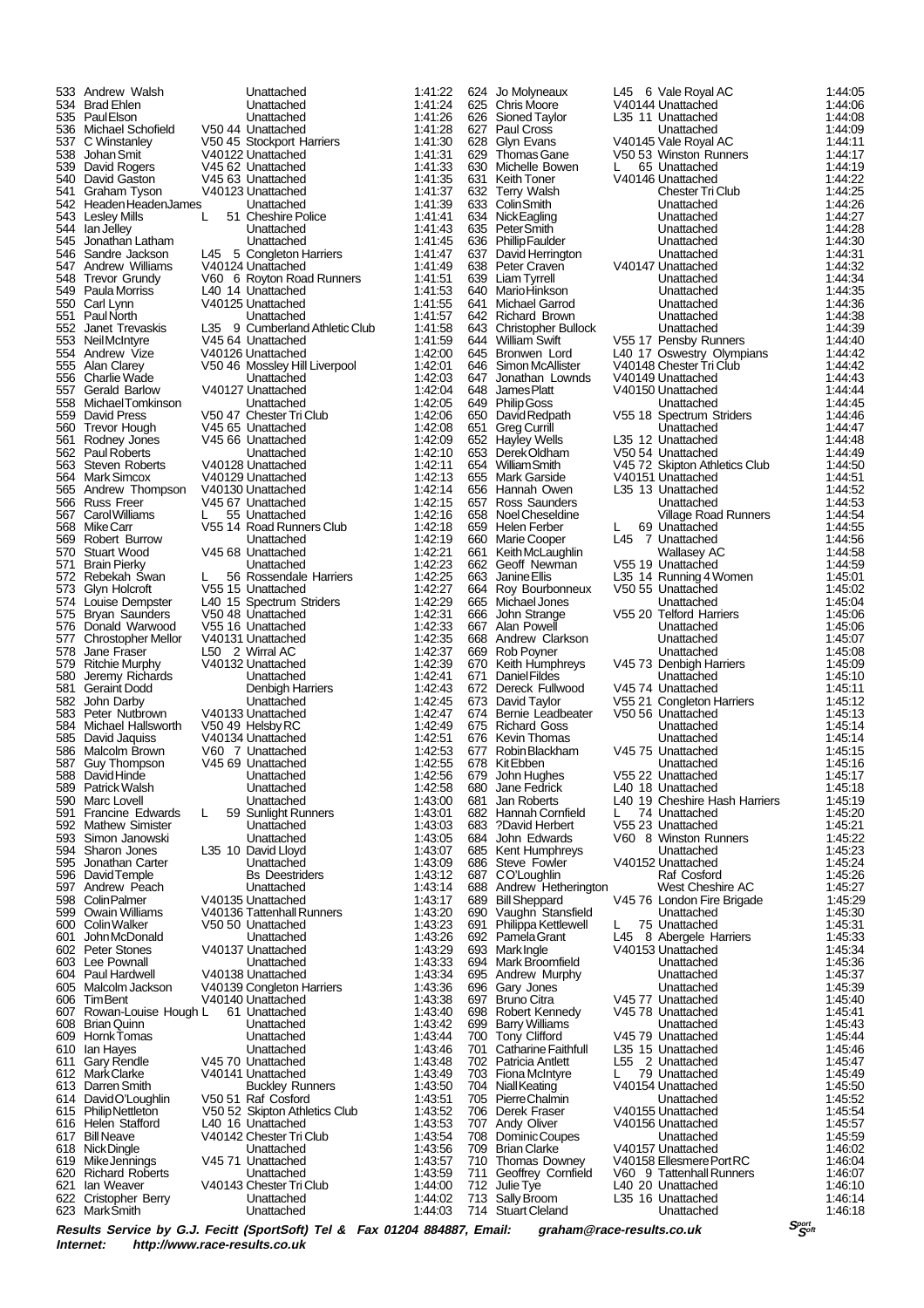715 David Taylor V40159 Unattached 1:46:22 716 John Darker V55 24 Pensby Runners 1:46:23 717 Peter Black V40160 Unattached 1:46:24 718 Suzanne McDonald L35 17 Unattached 1:46:26 719 Peter Dee V40161 Unattached 1:46:27 720 Alex Dee JM 3 Unattached 1:46:29 721 Martyn Robertson Unattached 1:46:30 722 Simon Kenny V40162 Unattached 1:46:31 723 Michael Ormshaw Unattached 1:46:33 724 Joanne Graham L 83 Dragons Running Club 1:46:34 725 Paul Tam Unattached 1:46:36 1.46:37<br>12.37 - 1.46:37 V40163 Unattached 1:46:37<br>1.46:38 - 1.46 727 Tony Brady V55 25 Manchester Harriers 1:46:38 728 David Jones Unattached 1:46:40 729 Andrew Cotton Muller Running Club 1:46:41 730 Richard Sutherland Pensby Runners 1:46:43<br>731 James Baggaley Bunattached 1:46:43 731 James Baggaley Unattached 1:46:43 732 Sean Eyre Christian Munattached 1:46:44<br>733 Claire Sutcliffe L 84 Chester Tri Club 1:46:44 733 Claire Sutcliffe L 84 Chester Tri Club 1:46:44 734 Neil Turner Unattached 1:46:45 735 Nick Minion V45 80 Chester Tri Club 1:46:46 736 Andrew Baines Unattached 1:46:48 737 David Barclay 1145 81 Unattached 1146:51<br>738 Tim Burnett 1146:52 Unattached 1146:52 738 Tim Burnett (1:46:52 Unattached 1:46:52<br>739 Gareth Roberts (1:40:164 Unattached 1:46:53 739 Gareth Roberts V40164 Unattached 1:46:53 740 Alastair Morrison V40165 Unattached 1:46:54 741 Caroline Williams L40 21 Oswestry Olympians 1:46:55 742 Ian Kulkowski Unattached 1:46:56 743 Jonathan Muir Helsby RC 1:46:57 744 Liam Fitzpatrick V40166 Unattached 1:46:58 745 David Mellor Unattached 1:46:59 746 Pauline Martin L55 3 Birkenhead AC<br>747 Alasdair McNee V45 82 Unattached 1.47 Alasdair McNee V45 82 Unattached 1.47:01<br>1.47:01<br>748 Teresa Hollins L50 3 Middleton Harriers 1.47:02 748 Teresa Hollins L50 3 Middleton Harriers 1:47:02 749 James Gregory Unattached 1:47:03 750 Janet Taylor L45 9 Unattached 1:47:04 751 Jessica ArcherClowesLJ 1 Unattached 1:47:05 David Wicks<br>Andrew Pollard 753 Andrew Pollard V40167 Unattached 1:47:07 754 Barry Morris Unattached 1:47:08 755 Neil Fergusson V50 57 Unattached 1:47:09<br>756 Gavin Edwards Unattached 1:47:09 756 Gavin Edwards Unattached 1:47:10 757 Howard Garde V45 83 Unattached 1:47:11 758 Finlay McCalman V40168 Wesham Road Runners 1:47:13 759 Thomas Atherton V50 58 Unattached 1:47:14 50 Simon Cousens Figure 1:47:16<br>
Peter Maddock Figure 1:47:18<br>
21:47:18 761 Peter Maddock V50 59 Tattenhall Runners 1:47:18 762 Richard Bower V50 60 Unattached 1:47:22<br>763 Adrian Burden Unattached 1:47:26 763 Adrian Burden Unattached 1:47:26 764 Beverley Roberts L35 18 Helsby RC 1:47:30 765 Alan Allcock L 91 Unattached 1:47:35 766 ?Honor Duffield L 92 Skem Boundary Harriers 1:47:36 767 Robert Keefe Unattached 1:47:37 768 Emma Collinson L 93 Unattached 1:47:38 769 Barry Baber Unattached 1:47:39 770 Matthew Roberts Unattached 1:47:40 771 Barbara Harding L50 4 Unattached 1:47:42 772 Andrew Cree  $\sim$  V50 61 Unattached 1:47:44<br>773 Gordon McLeod V45 84 Sunlight Runners 1:47:45 773 Gordon McLeod V45 84 Sunlight Runners 1:47:45 174 Dinip Jones V40169 Unattached 1:47:47<br>775 Mark Woodfield V45 85 Unattached 1:47:47 775 Mark Woodfield V45 85 Unattached 1:47:49 776 Wayne Allen Unattached 1:47:49 777 Richard Hunt Unattached 1:47:50 778 Mark Piercy Unattached 1:47:51 Lee Brennan 780 Kevin Maguire V55 26 Winston Runners 1:47:53 781 Rhyan Probert Unattached 1:47:54 782 John Greatholder V50 62 Stafford Harriers 1:47:54 783 Sue Chatton L35 19 Unattached 1:47:55 784 Michael Frazer Unattached 1:47:56 785 Barry StuartCole V55 27 Winston Runners 1:47:57<br>786 Elliot Lavery Constructure Unattached 1:47:58<br>787 Paul Getlev Christiached 1:47:59 Elliot Lavery 787 Paul Getley Unattached 1:47:59 788 David Eadie Unattached 1:47:59 789 Phil Duckworth Unattached 1:48:00 790 John Jones Unattached 1:48:01 791 Lisa O'Shea L 96 Unattached 1:48:02 792 Alan Bennett V45 86 Unattached 1:48:03 793 Paul Campton V60 10 Unattached 1:48:04<br>794 Miachael Cunningham V40170 Southport Waterloo AC 1:48:05 794 Miachael Cunningham V40170 Southport Waterloo AC 1:48:05 795 Joe Harris V50 63 Police AA 1:48:07 796 Robert Webster V45 87 Unattached 1:48:08 797 Alan Appleton V50 64 Unattached 1:48:10 798 Andrea Mageean L35 20 Unattached 1:48:12 799 Janine Bennett L45 10 Unattached 1:48:13 800 Robert PrysOwen V50 65 Unattached 1:48:15<br>Mark Evans Unattached 1:48:17 801 Mark Evans Unattached 1:48:17 802 Graham Sutton V50 66 Unattached 1:48:18 803 Alwyn Williams Unattached 1:48:20 804 John Quinn Unattached 1:48:22 V40171 Unattached 806 Andrew Clouting V50 67 Unattached 1:48:25 807 Jayne Neave L35 21 Unattached 1:48:27 808 Rachael Charlton L35 22 Unattached 1:48:28 809 Charles Lowthian V45 88 Styal Running Club 1:48:30<br>810 Richard Evans Unattached 1:48:31 Richard Evans<br>Shelagh Muir 811 Shelagh Muir L35 23 Unattached 1:48:33<br>812 Peter Bulmer V45 89 Unattached 1:48:35 812 Peter Bulmer V45 89 Unattached 1:48:35<br>813 Andrew Tomkinson Unattached 1:48:36 813 Andrew Tomkinson Unattached 1:48:36<br>814 DerekHill V40172 Unattached 1:48:38 814 Derek Hill V40172 Unattached 1:48:38 815 Kate Shaw L35 24 Unattached 1:48:40 816 Daniel Cowle Unattached 1:48:41<br>817 Darren Williams Unattached 1:48:43 817 Darren Williams Unattached 1:48:43 818 Kelvin Williams Unattached 1:48:45 819 Eric Probyn V55 28 Unattached 1:48:46 820 Roger Eagle V55 29 Unattached 1:48:48 821 Pete Tatton 1:00 = Unattached 1:48:50<br>822 Leigh Walker Unattached 1:48:50 822 Leigh Walker **Desity Local Leapen Brattached** 1:48:51<br>823 Helen Knight L35 25 Royton Road Runners 1:48:53 823 Helen Knight L35 25 Royton Road Runners 1:48:53 824 Tony Breeze V55 30 Unattached 1:48:55 825 Michael Houghton Spectrum Striders 1:48:56 826 Matthew Cheetham V40173 Unattached 1:48:58 827 John Marsden Unattached 1:49:00 828 Melvyn Whiteside V45 90 Unattached 1:49:02 829 Daniel Hancock Unattached 1:49:04 830 Paul Gascoyne Unattached 1:49:05 831 Andrew Brand V45 91 Unattached 1:49:06<br>832 Iain Amison Pensby Runners 1:49:07 832 Iain Arnison Pensby Runners 1:49:07<br>833 Ian Painter 1:49:07 V45 92 Unattached 1:49:08 833 Ian Painter V45 92 Unattached 1:49:08 834 Damian Hudson V45 93 Unattached 1:49:09<br>835 Michael Havton V55 31 Nwrrc 1:49:10 835 Michael Hayton V55 31 Nwrrc 1:49:10<br>836 John Grantham Unattached 1:49:11 836 John Grantham Unattached 1:49:11 837 Carl Green Unattached 1:49:12 838 Stephen Wilson V40174 Unattached 1:49:13<br>839 James Tabberer Unattached 1:49:14 839 James Tabberer Unattached 1:49:14<br>840 Roger Brace V60 11 Sunlight Runners 1:49:15 840 Roger Brace V60 11 Sunlight Runners 1:49:15 841 Stephen Smith Chattached 1:49:16<br>842 Joanna Mundell L35 26 Tattenhall Runners 1:49:17 842 Joanna Mundell L35 26 Tattenhall Runners 1:49:17 843 Brian Williams V45 94 Unattached<br>844 John Burnham Linattached 844 John Burnham Unattached 1:49:19 845 Patricia Brickland L45 11 Unattached 1:49:21 846 Timothy Hulse V45 95 Unattached 1:49:22<br>847 Stephen Armstrong V40175 West Cheshire AC 1:49:23 847 Stephen Armstrong V40175 West Cheshire AC 1:49:23<br>848 Simon Moorhouse V45 96 Unattached 1:49:24 848 Simon Moorhouse V45 96 Unattached 1:49:24 849 Jeff Broadhurst Unattached 1:49:25 850 Andrew Marsden Unattached 1:49:26 851 Richard Jones Unattached 1:49:27 852 Elaine Phillipson L40 22 Unattached 1:49:28 853 John Rickard V45 97 Castle Point Joggers 1:49:29<br>854 Matthew Glazier Unattached 1:49:30 854 Matthew Glazier Unattached 1:49:30 855 Adam Watts V40176 Pensby Runners 1:49:31 856 Richard Jones Sunlight Runners 1:49:32 857 Philip Bliss V40177 Unattached 1:49:33<br>858 Stuart Hunter V45.98 Shepshed Running Club 1:49:34 858 Stuart Hunter V45 98 Shepshed Running Club 1:49:34 859 David Perkins V50 68 Unattached 1:49:35<br>860 GregEmslie Mattached 1:49:35 860 Greg Emslie Unattached 1:49:36 861 Morag Davies L 107 Unattached 1:49:38<br>862 Andrew Bell V45.99 Congleton Harriers 1:49:39 862 Andrew Bell V45 99 Congleton Harriers 1:49:39 862 Andrew Bell 2001<br>863 Andrew Tunnah Unattached 1:49:39<br>863 Andrew Tunnah Unattached 1:49:40<br>864 Cara Fishburn 140 23 Unattached 1:49:41 864 Cara Fishburn L40 23 Unattached 1:49:41 865 Ian Murch V40178 Unattached 1:49:42 866 Rachel Marshall L 109 Unattached 1:49:43 867 Jane Robinson L50 5 Wirral AC 1:49:44 868 Jose Achaerandio Unattached 1:49:45 869 Alison Meakin L50 6 David Lloyd 1:49:46<br>870 Matthew Bardell L50 Contrached 1:49:47 870 Matthew Bardell<br>871 Thomas Murray 871 Thomas Murray V50 69 Unattached 1:49:48 872 Julie Shalloe L35 27 Chester Tri Club 1:49:49 873 Clare Nicholls L 113 Unattached 1:49:50<br>874 Richard Blake Unattached 1:49:51 874 Richard Blake Unattached 1:49:51 875 Mark Woodrow Unattached 1:49:52 876 Tim Lanceley 1140179 Unattached 1:49:54<br>877 John Jennings V45100 Ellesmere Port RC 1:49:57 877 John Jennings V45100 Ellesmere Port RC 1:49:57<br>878 Geoff Jennings V40180 Bs Deestriders 1:50:01 877 John Jennings (1997)<br>878 Geoff Jennings (1991)<br>878 Geoff Jennings (1991)<br>879 Alan Poole (1991)<br>879 Alan Poole (1991) 879 Alan Poole V45101 Unattached 1:50:05 880 Grace Hart L35 28 Tattenhall Runners 1:50:06 881 Trevor Faulkner V60 12 Wilmslow RC 1:50:08 882 Jamie Kirkwood Unattached 1:50:10 883 Lucy Twigger L35 29 Unattached 1:50:12 884 John Davies Unattached 1:50:14 885 Chris Yates V55 32 Unattached 1:50:16 886 Tony Tansley V40181 Unattached 1:50:17 887 Andrew Morris V45102 Unattached 1:50:18 Tracy Barlow L 116 Unattached<br>Richard Aspinall V40182 Unattached 889 Richard Aspinall V40182 Unattached 1:50:20 890 Craig Swatman Unattached 1:50:21 891 Steven Lewandowski V50 70 Unattached 1:50:22<br>892 James Dow V40183 Unattached 1:50:22 892 James Dow  $V40183$  Unattached 1:50:23<br>893 Greg Marsh  $V45103$  Unattached 1:50:24 893 Greg Marsh V45103 Unattached 1:50:24 894 Gordon Adam V40184 Unattached 1:50:25 895 Julie McCarthy L40 24 Spectrum Striders 1:50:26<br>896 George Meynell V60 13 Royton Road Runners 1:50:27 V60 13 Royton Road Runners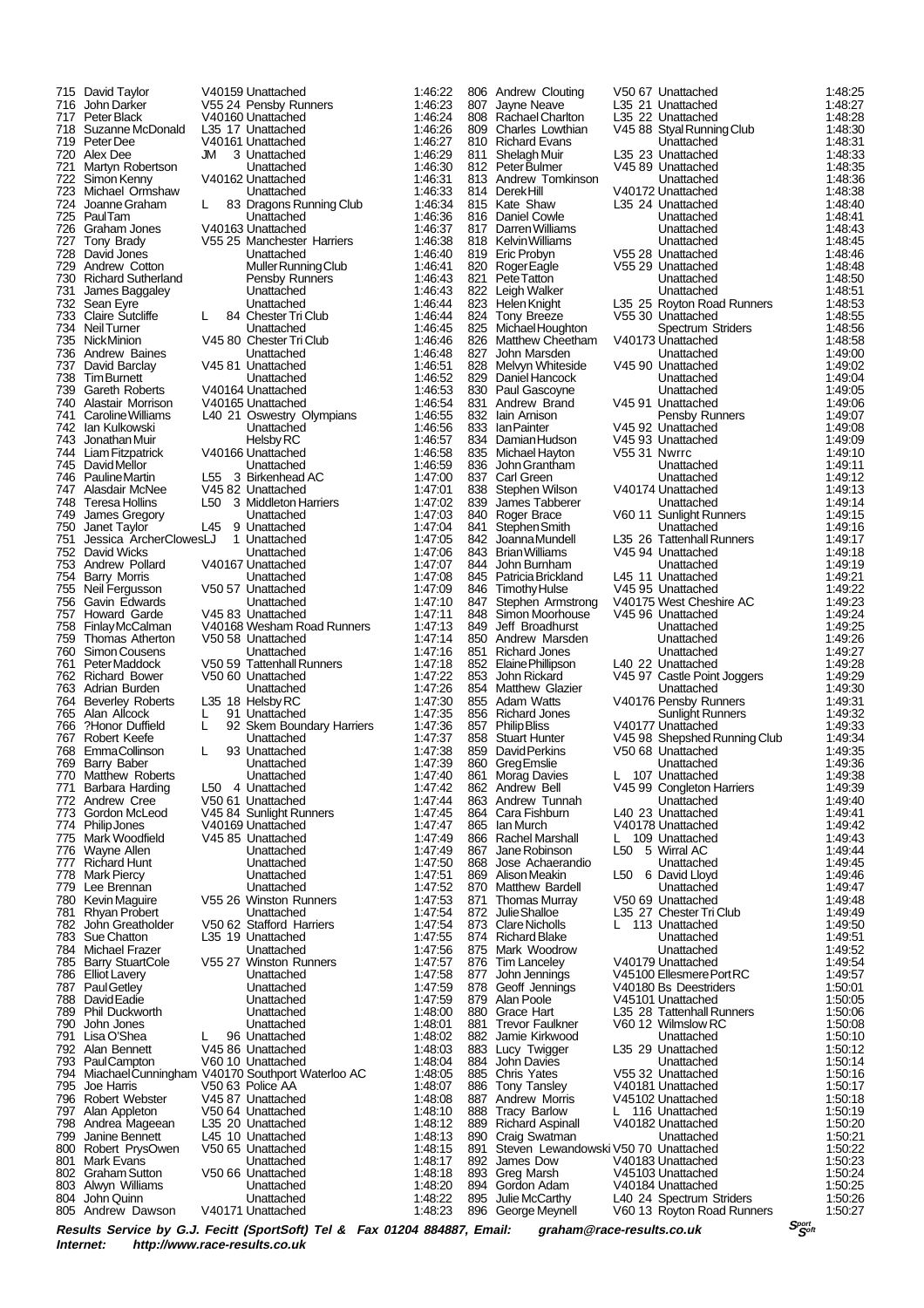Alan Harding<br>Jane Brereton 985 A GarciaHernandez L 142 Pensby Runners 1:52:47 986 Clive Langham V50 75 Unattached 1:52:48<br>987 Peter Cooper Construction Unattached 1:52:49 Peter Cooper

897 Philip Hollins V50 71 Royton Road Runners 1:50:29<br>898 John Sedman V40185 Unattached 1:50:31 898 John Sedman V40185 Unattached 1:50:31 899 Derek Reed V45104 Unattached 1:50:32 900 David Hill V45105 Unattached 1:50:33 901 Nicholas Jones V45106 Unattached 1:50:35<br>902 Paul Grundy Lunattached 1:50:38 902 Paul Grundy Unattached 1:50:38 903 M Saywell L35 30 Unattached 1:50:41<br>904 Jonathan Ford V40186 Unattached 1:50:42 904 Jonathan Ford V40186 Unattached 1:50:42 905 Robert Ryan Unattached 1:50:44 906 Mark Butler Unattached 1:50:46 907 Andrew Storey JM 4 Unattached 1:50:48 908 Steven Edwards V40187 Unattached 1:50:49 909 Frederick Smith Unattached 1:50:51 910 James Holladay Unattached 1:50:53 911 Chris Betson Unattached 1:50:55 912 Andrew Farrow V40188 Unattached 1:50:56<br>913 Billy Lenthall Billy Lenthall Unattached 1:50:58 913 Billy Lenthall **Diattached** 1:50:58<br>914 Lee Ainsworth V55 33 Sale Harriers 1:51:00 914 Lee Ainsworth V55 33 Sale Harriers 1:51:00<br>915 Sarah Bardsley 1:53 1 Unattached 1:51:00 915 Sarah Bardsley 1.35 31 Unattached 1:51:02<br>916 Leslie Greaves 1.50 72 Unattached 1:51:04 1:51:04 916 Leslie Greaves V50 72 Unattached 1:51:04 ert Susan Daveport 140 25 Unattached 1:51:06<br>
918 John Mann 1:51:06<br>
918 John Mann 1:51:08 918 John Mann Unattached 1:51:08 919 James Thackray **Unattached** 1:51:10<br>920 Steve Clinton **1:51:10**<br>920 Steve Clinton **1:51:12** 920 Steve Clinton V40189 Wrecsam Tri 1:51:12<br>921 Tom Fortune Unattached 1:51:13 921 Tom Fortune Unattached 1:51:13<br>922 James Fisher Unattached 1:51:14 922 James Fisher Unattached 1:51:14 923 Debbie Wagener L45 12 Unattached 1:51:15<br>924 Nicci Davies L45 13 Wallasey AC 1:51:16 924 Nicci Davies Late 1.51:16<br>925 Nick Gardiner Late Unattached 1.51:17 925 Nick Gardiner Unattached 1:51:17 926 Val Fussell L50 7 Congleton Harriers 1:51:18<br>927 Fraser Kerr 1:51:19 V40190 Unattached 1:51:19 927 Fraser Kerr V40190 Unattached 1:51:19<br>928 Steve Smith V45107 Skem Boundary Harriers 1:51:20<br>929 Jason Edge V40191 Unattached 1:51:23 928 Steve Smith V45107 Skem Boundary Harriers<br>929 Jason Edge V40191 Unattached 929 Jason Edge V40191 Unattached 1:51:23 930 Andrew Tabberer Unattached 1:51:25 extending U. 124 Unattached 1:51:28<br>
932 Peter Lock V45108 Unattached 1:51:32 932 Peter Lock V45108 Unattached 1:51:32 933 Stephen Parry **1:51:35**<br>934 Ian Biggs 1:51:39 V40192 Unattached 1:51:39<br>935 Anne Fortune 1.50 8 Northern Vets AC 1:51:40 V40192 Unattached 1:51:39<br>1.50 B. Northern Vets AC 1:51:40 er Portune L50 8 Northern Vets AC 1:51:40<br>936 Dennis Winstanley V50 73 Unattached 1:51:41 936 Dennis Winstanley V50 73 Unattached 1:51:41<br>937 Robert Gregory V55 34 Unattached 1:51:42 937 Robert Gregory  $\overline{0.938}$  W55 34 Unattached 1:51:42<br>938 Karen Jones L 126 Tattenhall Runners 1:51:43 938 Karen Jones L 126 Tattenhall Runners 1:51:43<br>939 Simon Gelder V40193 Unattached 1:51:45 939 Simon Gelder V40193 Unattached 1:51:45<br>940 Emer McCarron L 127 Chester Tri Club 1:51:48 940 Emer McCarron L 127 Chester Tri Club 1:51:48 941 David Harbord V50 74 Unattached 1:51:50 942 Derek Gibbon **Unattached** 1:51:53<br>943 Richard Connolly V45109 Unattached 1:51:55 943 Richard Connolly V45109 Unattached 1:51:55<br>944 Robert Furlong Unattached 1:51:58 944 Robert Furlong **Carl Library Constructed 1:51:58**<br>945 John Mitchell V60 14 Blackburn Road Runners 1:52:01 945 John Mitchell V60 14 Blackburn Road Runners 1:52:01<br>946 Kate Smith L35 32 Unattached 1:52:02 946 Kate Smith L35 32 Unattached 1:52:02 947 Jerome Burch Unattached 1:52:03 948 Jenny Burge L 129 Unattached 1:52:04 949 Joseph Banham Unattached 1:52:05 950 Tony Barwise Unattached 1:52:07 951 Andrew Parkin V40194 Unattached 1:52:08<br>952 M VanKralingen L 130 Tattenhall Runners 1:52:09 952 M VanKralingen L 130 Tattenhall Runners 1:52:09 953 Richard Graham Unattached 1:52:10<br>954 Victoria Jones L 131 Unattached 1:52:11 954 Victoria Jones L 131 Unattached 1:52:11<br>955 Patrick Boyd V40195 Unattached 1:52:13 955 Patrick Boyd V40195 Unattached 1:52:13<br>956 Iolo Jones Unattached 1:52:14 er Unattached 1:52:14<br>
957 Graham Beck V40196 Unattached 1:52:15<br>
1:52:15 957 Graham Beck V40196 Unattached 1:52:15<br>958 Tracii O'Brien 1.40 26 Unattached 1:52:16 958 Tracii O'Brien L40 26 Unattached 1:52:16 959 Richard Holmes Unattached 1:52:17 960 David Callander V40197 Gmp Police 1:52:19<br>961 Nicola Hill L 133 Unattached 1:52:20 133 Unattached 962 Jonathon Sears Unattached 1:52:21 963 Karen Large 1.40 27 Horsforth Harriers 1:52:22<br>964 Victoria Merison 1.35 33 Unattached 1:52:23 964 Victoria Merison L35 33 Unattached 1:52:23 965 Anthony Baker V40198 Unattached 1:52:24<br>966 Timothy Bardell White Horse Harriers 1:52:25 966 Timothy Bardell White Horse Harriers 1:52:25 967 Nick Heywood Unattached 1:52:26 969 Jane Brereton L35 34 Unattached 1:52:28 970 Richard Lunn Unattached 1:52:29 971 David Abbott **1:52:30**<br>972 Janet Redpath 1.50 9 Spectrum Striders 1:52:31 972 Janet Redpath L50 9 Spectrum Striders 1:52:31<br>973 Malcolm Parry V65 2 Unattached 1:52:33 973 Malcolm Parry V65 2 Unattached 1:52:33<br>974 Barry King V45110 Unattached 1:52:35<br>975 Sally Hainsworth L 138 Unattached 1:52:36 974 Barry King  $\frac{1}{52.35}$  V45110 Unattached 1:52:35<br>975 Sally Hainsworth 1 138 Unattached 1:52:36 975 Sally Hainsworth L 138 Unattached 1:52:36 Alison Leonard L 139 Unattached 1:52:37<br>Baliit Gandhi L35 35 Unattached 1:52:38 977 Baljit Gandhi L35 35 Unattached 1:52:38<br>978 Andrew Hurst V40199 Unattached 1:52:39 978 Andrew Hurst V40199 Unattached 1:52:39<br>979 Thomas Bradley Unattached 1:52:39<br>979 Thomas Bradley Unattached 1:52:40 1:52:40<br>
979 Thomas Bradley Unattached 1:52:40<br>
Unattached 1:52:41<br>
1:52:41 980 C Macmaster (1:52:41 Unattached 1:52:41 Unattached 1:52:41 1:52:41 Unattached 1:52:41 1:52:42 981 Angus Ryrie Unattached 1:52:42 982 Stuart Milne V45111 Unattached 1:52:44 983 John Milton **Diattached** 1:52:45<br>984 Fiona Claymore 1:52:46 L 141 Unattached 1:52:46 er Fiona Claymore L 141 Unattached 1:52:46<br>985 A Garcia Hemandez L 142 Penshy Runners 1:52:47

1025 Thomas Gardiner 1052 David Hoban 1070 Adele Graham<br>1071 Kerry Davies 1078 Kevin Eccles

988 James Lanham V55 35 Manchester Harriers 1:52:50<br>989 Graham Oakes V50 76 Unattached 1:52:52 989 Graham Oakes V50 76 Unattached 1:52:52 990 K Williams V50 77 Birkenhead AC 1:52:53 991 John Calvey V50 78 Unattached 1:52:54<br>992 Robert Matthews V40200 Unattached 1:52:55 992 Robert Matthews V40200 Unattached 1:52:55 993 Alan Austin V50 79 Unattached 1:52:56 994 Mark Harney V40201 Unattached 1:52:57<br>995 Clive Sheppard V40202 Unattached 1:52:57<br>996 Anthony Howley V55 36 Wrecsam Tri 1:53:00 995 Clive Sheppard V40202 Unattached 1:52:58 996 Anthony Howley V55 36 Wrecsam Tri 1:53:00 997 Tamsin Cornfield L 143 Unattached 1:53:01 998 V45112 Unattached 1:53:03<br>1:53:05 Philip Thacker V40203 Unattached 1:53:05 999 Graham Biggs V40203 Unattached 1:53:05 1000 Jonathan Edge 111 Unattached 1:53:05<br>
1001 Mike Meades 1/40204 Unattached 1:53:06 V40204 Unattached 1:53:06<br>
L35 36 Unattached 1:53:07 1002Catherine Brownsell L35 36 Unattached 1:53:07 1003 Richard Harper V40205 Unattached 1:53:08<br>1003 Richard Harper V40205 Unattached 1:53:08<br>1004 Elizabveth Winston L 145 Unattached 1:53:09 1004Elizabveth Winston L 145 Unattached 1:53:09 1005 Lain Fortune V55 37 Northern Vets AC 1:53:09<br>1005 Laura Pilley L 146 Dragons Running Club 1:53:10 1.53:10<br>L 146 Dragons Running Club 1:53:10<br>V45113 Unattached 1:53:11 1007 Russell Harper **V45113 Unattached 1:53:11**<br>1007 Russell Harper V45113 Unattached 1:53:12<br>1:53:12 1008 Dino Furio V40206 Unattached 1:53:12 1:53:12 V40206 Unattached 1:53:12<br>1:53:13 Unattached 1:53:13 1009 Justin Hancock Unattached 1:53:13<br>1009 Justin Hancock Unattached 1:53:13<br>1010 Steven Kirkness Unattached 1:53:13 1010Steven Kirkness Unattached 1:53:13 1011Sarah Dickson L 147 Unattached 1:53:14 1012 Mark Hammond Unattached 1:53:15<br>1013 Anna Hughes L 148 Shropshire Shufflers 1:53:16<br>1014 Mark Hughes Shropshire Shufflers 1:53:17 1013Anna Hughes L 148 Shropshire Shufflers 1:53:16 1014 Mark Hughes Shropshire Shufflers 1:53:17 1015Katie Evans L 149 Unattached 1:53:18 1016John Barber Unattached 1:53:19 1.53:20 L35 37 Denbigh Harriers 1:53:20<br>1.53:21 Unattached 1:53:21 1018 Simon Letch **1:53:21**<br>1019 Cynthia Chapman L55 4 Macclesfield Harriers 1:53:22<br>1020 Wayne Hughes Unattached 1:53:23 1019Cynthia Chapman L55 4 Macclesfield Harriers 1:53:22 1020 Wayne Hughes **Unattached** 1:53:23 1021 Rachel Saunders L40 28 Wallasey AC 1:53:24<br>1022 Vince Robinson V40207 Unattached 1:53:26 1022Vince Robinson V40207 Unattached 1:53:26 1023Michael Whear V50 80 Unattached 1:53:27 1024Guy Attwater Unattached 1:53:28 1026 Phil Gallimore Unattached 1:53:30<br>1027 Richard Morris Unattached 1:53:30 1027Richard Morris Unattached 1:53:31 1028Charlotte Jones L 153 Unattached 1:53:32 1029 Karen Jarvis **1029 Karen Jarvis 11:53:33**<br>1030 Anne Darwin 1:53:33<br>1030 Anne Darwin 1:50 10 Unattached 1:53:35 1.50 10 Unattached 1:53:35<br>Unattached 1:53:36 1031Dave Pritchard Unattached 1:53:36 1032 Stephen Parry V45114 Unattached 1:53:37<br>1033 Adam Knight (1033 Unattached 1:53:39 1033 Adam Knight Unattached 1:53:39<br>1034 Elizabeth O'Keeffe L45 15 Sandbach Striders 1:53:40 1034Elizabeth O'Keeffe L45 15 Sandbach Striders 1:53:40 1035Steve Worrall V40208 Teignbridge Trotters 1:53:41 1036 David Grainger (140209 Unattached 1:53:43<br>1037 John Hussey (1.53:43 Unattached 1:53:44 1037 John Hussey (1.53:44 1037John Hussey Unattached 1:53:44 L45 16 Unattached 1:53:45<br>
Unattached 1:53:47 1039 Ian Milligan Christian Library Christian Unattached 1:53:47<br>1040 Paul Wainwright V45115 Unattached 1:53:48 V45115 Unattached 1:53:48<br>
L 158 Unattached 1:53:50 er 1.53:50 101 158 Unattached 1.53:50<br>1042 Christine Morgan L40 29 West Cheshire AC 1.53:51 1042 Christine Morgan L40 29 West Cheshire AC 1:53:51<br>1043 Nigel Dale 1:53:51 V40210 Unattached 1:53:53 1043Nigel Dale V40210 Unattached 1:53:53 1044Thomas Sieber Unattached 1:53:55 1045Joseph Sieber Unattached 1:53:57 1046Alan Sieber V50 81 Unattached 1:53:58 1047Brian Lewis V50 82 Unattached 1:54:00 1048Howard Williams V40211 Unattached 1:54:02 1049Neil Harrison Unattached 1:54:04 1050Alan Kennett V55 38 Unattached 1:54:05 1051Susan Davis L35 38 Unattached 1:54:06 1053Sue Attwood L40 30 Unattached 1:54:08 1054 Gregory Cattin **1989 Cattin Unattached** 1:54:09<br>1055 Dennis Roberts **1:54:11** 1055Dennis Roberts Unattached 1:54:11 1056 Stevan Astbury 140212 Unattached 1:54:12<br>1057 Andrew Upton 1:54:14 Unattached 1:54:14 1057Andrew Upton Unattached 1:54:14 V65 3 Birkenhead AC 1:54:15<br>Unattached 1:54:16 1059Adam Johnson Unattached 1:54:16 1060 Michael Hancox Unattached 1:54:17 1061 Catherine Jones L 162 Tattenhall Runners 1:54:18<br>1062 Brian Hampson V55 39 Unattached 1:54:19 1062 Brian Hampson V55 39 Unattached 1:54:19<br>1063 Stephen Kelly V45116 Unattached 1:54:20 1063Stephen Kelly V45116 Unattached 1:54:20 V40213 Unattached 1:54:21<br>Unattached 1:54:22 1065William Jones Unattached 1:54:22 1066Chris Bygate Unattached 1:54:24 1067Michael Bygate V50 83 Unattached 1:54:24 1068 Alison Plested L40 31 Unattached 1:54:25<br>1069 Paul Faraway V40214 Unattached 1:54:26 1069Paul Faraway V40214 Unattached 1:54:26 1:54:28 L35 40 Unattached 1:54:28<br>1:54:29 I Inattached 1:54:29 1072 Andrew Povey **1:54:29**<br>1073 Antony Lomax V45117 Unattached 1:54:30 1073 Antony Lomax V45117 Unattached 1:54:30<br>1074 Joe Delanev V50 84 Village Road Runners 1:54:31 1074Joe Delaney V50 84 Village Road Runners 1:54:31 1075 Laura Walker L 166 Unattached 1:54:31 1076 Matt Crofts **Cross Contract Library Cross Cross Cross Cross Cross Cross Cross Cross Cross Cross Cross Cro**<br>1077 Keith Pritchard V40215 Unattached 1:54:33 1077Keith Pritchard V40215 Unattached 1:54:33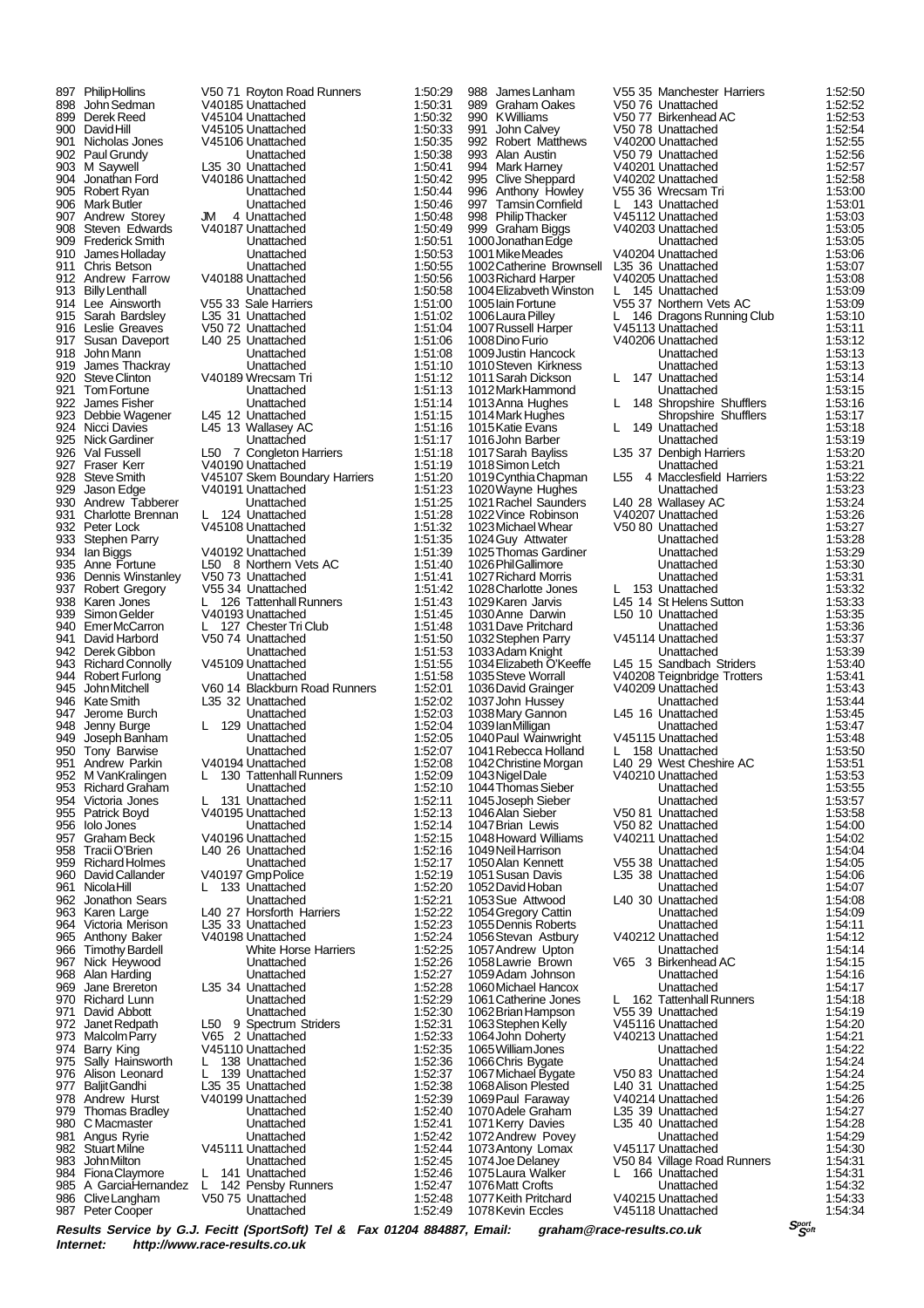1104 Yael Fainsilber<br>1105 Peter Coates 1143 Chris Roseblade 1169Trevor Hearn

1079Bill Hargreaves V50 85 Unattached 1:54:34<br>1080 Leslie Ingram L35 41 Bs Deestriders 1:54:35 1080 Leslie Ingram L35 41 Bs Deestriders 1:54:35 1081Jamie Watson Unattached 1:54:36 1082 Alison White Lating 22 Leasowes 1:54:38<br>1083 Scott Watson Lating Unattached 1:54:39 1083 Scott Watson **Unattached** 1:54:39 1084 Frances O'Neill L 169 Unattached 1:54:47 1085 Dave McNicholl **1986** Dave McNicholl **1:54:48**<br>1086 Stuart Smith Unattached 1:54:50 1086Stuart Smith Unattached 1:54:50 V55 40 Unattached 1:54:51<br>Unattached 1:54:52 1088Jason Lock Unattached 1:54:52 1089 (No. 4402) Chattached 1:54:53 1090Mark Charlesworth Unattached 1:54:54 1091 Brian Newton Unattached 1:54:55<br>1092 Timothy Williams V40216 Unattached 1:54:57 1092 Timothy Williams V40216 Unattached 1:54:57<br>1093 Jo Perritt L 170 Unattached 1:54:58 1.54:58 L35 42 Unattached 1:54:58<br>1.54:59 1.54:59 1.54:59 1094 Lindsey Cooper L35 42 Unattached 1:54:59<br>1095 Malcolm Towler V60 15 Northern Vets AC 1:55:00 1095Malcolm Towler V60 15 Northern Vets AC 1:55:00 1096 Andrew Roberts V45119 Unattached 1:55:01 1097 Steven Flynn Unattached 1:55:03<br>
1097 Steven Flynn Unattached 1:55:03<br>
1098 Iolo MadocJones Unattached 1:55:04 1098Iolo MadocJones Unattached 1:55:04 1099Sue Day L45 17 Eryri Harriers 1:55:06 1100 Rachel Harris L 173 Unattached 1:55:07<br>1101 Frederik Vandersteen V40217 Unattached 1:55:09 1101Frederik Vandersteen V40217 Unattached 1:55:09 1102 Richard Wood V45120 Unattached 1:55:10 1103Ben Wright Unattached 1:55:12 1105<br>1155:15 Peter Coates V45121 Unattached 1:55:15<br>1155:17 1:55:17 Peter Coates V451 1106Rebecca Gretton L 174 Unattached 1:55:17<br>1107Karen Massey L 175 Unattached 1:55:18 1107Karen Massey L 175 Unattached 1:55:18 1108 Rory Tompsett **1:55:20**<br>1109 Paul Brighton Unattached 1:55:22<br>1:55:22 1109 Paul Brighton Unattached 1:55:22<br>
1110 Andrew Miller Unattached 1:55:22<br>
1111 Steven Gregory V45122 Unattached 1:55:23 1110Andrew Miller Unattached 1:55:22 1111 Steven Gregory V45122 Unattached 1:55:23 1112Eric Fewster 1112<br>
1112Eric Fewster Unattached 1:55:24<br>
1113Joanne Fellows L 176 Unattached 1:55:25 1113Joanne Fellows L 176 Unattached 1:55:25<br>1114Darren Reid Communication Unattached 1:55:26 1114 Darren Reid **1:55:26**<br>1115 John Lovick V55 41 Unattached 1:55:27<br>1:55:27 1115John Lovick V55 41 Unattached 1:55:27<br>1116Jeremy Griffin V45123 Unattached 1:55:27<br>1117 David Rowley V50 86 Shropshire Shufflers 1:55:28 1116123 Unattached 1:55:27<br>1150 86 Shropshire Shufflers 11:55:28 1117David Rowley V50 86 Shropshire Shufflers 1:55:28 1118Janet Deaville L45 18 Unattached 1:55:29 1119John Deaville V45124 Unattached 1:55:30 1120 Antoine Goudalle 11971 Unattached 1120 Antoine Goudalle 1135:31<br>1121 Mark Chappell 1121 Unattached 1:55:32 V40218 Unattached 1:55:32<br>Unattached 1:55:32 1122Jon Tipping Unattached 1:55:32 1123David Harvey Chattached 1:55:33 1124Edward Amesbury Unattached 1:55:34 1125Tony Bartlett (1:55:35)<br>1126 Janice Davidson 140 33 Unattached 1:55:36 1126 Janice Davidson Latinus Latinus (126 Janice Davidson Latinus 13536<br>1127 Chris Malpass Mattached 1:55:36 1127 Chris Malpass 2002 Unattached 1:55:37<br>1128 Malpass 1128 Unattached 1:55:37<br>1128 Mia Young L 179 Chester Tri Club 1128Mia Young Ltd 179 Chester Tri Club 1:55:38<br>1129Kate Jowle Ltd 0:34 Linattached 1:55:40 1129Kate Jowle L40 34 Unattached 1:55:40 1135 43 Unattached 1:55:41<br>1155:41 V50 87 Unattached 1:55:43 1131 John Millington V50 87 Unattached 1:55:43 1132Andrews Stuart V40219 Unattached 1:55:45 1133 Kim Denning **112 L50 11 Wrekin Road Runners** 1:55:46<br>1134 David Alcock 1140220 Unattached 1:55:46 V40220 Unattached 1:55:48<br>Unattached 1:55:50 1135 Matthew Smith **Contract Contract List Unattached** 1:55:50<br>1136 Rod Fisher Unattached 1:55:51 1136Rod Fisher Unattached 1:55:51 1137 Clemmed Lewis Clearence Unattached 1:55:53 1138 Colin Scott **V60 16** Unattached 1:55:55 1139Stuart Carr Unattached 1:55:56 1140Daniel Lee Unattached 1:55:58 1141Alan Sheldon Unattached 1:56:00 1142Gillian Douglas L40 35 Unattached 1:56:01 1144Nicholas Earlam V45126 Unattached 1:56:03 1156:04<br>1156:04 Unattached 1:56:06 1146 Simon Ellis Corresponding to the Unattached 1:56:06<br>
1147 Thomas Harbo JM 6 Unattached 1:56:07<br>
1148 Ryan Williams U18 2 Unattached 1:56:08 1147Thomas Harbo JM 6 Unattached 1:56:07 1148 Ryan Williams Utb 2 Unattached 1:56:08<br>1149 Helen Monk L35 44 Unattached 1:56:09 1149Helen Monk L35 44 Unattached 1:56:09 1150John Russell V40221 Unattached 1:56:11 1151 Michael Purcell V55 42 Unattached 1:56:12 1152Sean Randles V50 88 Unattached 1:56:13 1153Paul Merriman V40222 Unattached 1:56:14 1154 Anna Evans L 186 Unattached 1:56:16<br>1155 David Shaw V40223 Unattached 1:56:17 1155David Shaw 1:56:17<br>1156Horst Pfaff 11 116224 Buckley Runners 1:56:18 1156Horst Pfaff V40224 Buckley Runners 1:56:18 1157 Debra Kelly Lating Structured Lating Lating Care (1:56:19<br>1158 Carol Hatton Lating Lating Lating Lating Lating Care (1:56:21 1.56.21<br>140.37 Unattached 1:56:21<br>1:56:22 1159 Julie Thompson L40 37 Unattached 1:56:22<br>1160 Julian Plunkett Christian Unattached 1:56:23 1160Julian Plunkett Unattached 1:56:23 1161 L40 38 West Cheshire AC 1:56:25<br>JM 7 Unattached 1:56:26 1162Daniel Davies JM 7 Unattached 1:56:26 1163Douglas Kinnear Unattached 1:56:27 1164Helen Pullen L45 20 Unattached 1:56:29 1165Azzam Taktak V40225 Unattached 1:56:30 1166Les Robinson V50 89 Winston Runners 1:56:31 1167Rhys Davies 1168226 Unattached 1:56:33<br>1168 Keith Lennon 1168227 Unattached 1:56:34 V40227 Unattached 1:56:34<br>Unattached 1:56:35

1170 Simon Meyer **1:56:37**<br>1171 Lesley Jones **1.56 12 David Lloyd** 1:56:38 11712 David Lloyd 11711156:38<br>11711156:39 L35 L35 L35 L35 L35 L36:39 1171 Chemotrovicus († 1171 Lesley Jones 1171 Lesley Jones 1171 Lesley Jones 1172 David Lloyd<br>1172 Ceri Hoppe 1173 1186:39 1173 Paul Harrison 1173 Paul Harrison 1173 Paul Harrison 1173 Paul Harrison 1173Paul Harrison Unattached 1:56:41 1174 Adrian Neeves V55 43 Unattached 1:56:42 1175David Godwin V45127 Wallasey AC 1:56:43 1176 Brian Bennion 1176 Brian Bennion<br>
1176 Brian Bennion 1166:45<br>
1177 David Erskine V45128 Unattached 1:56:46 1177 David Erskine V45128 Unattached 1:56:46<br>1178 Julie Graham L40 39 Unattached 1:56:48 1178 L40 39 Unattached 11786:48<br>1178 V55 44 Unattached 1176:50 1179 Roger Stanway 1179 Roger Stanway 1:56:50<br>1180 Jo Graham 1:56:52 1:56:52 1180Jo Graham L35 46 Tattenhall Runners 1:56:52 1181 Caroline Brophy L40 40 Unattached 1:56:55 1182Paul Foley V45129 Unattached 1:56:57 1183Warren Newson Unattached 1:56:59 1184 Sandra Bibby Lating 1.57:04<br>
1185 Peter Hampshire 1.57:04 Pensby Runners 1.57:06 1185 Peter Hampshire **Provident Construction Pensby Runners** 1:57:06<br>1186 Roger Pickles **1:57:06** V50 90 Unattached 1:57:08 1186Roger Pickles V50 90 Unattached 1:57:08 1187Debbie Tatton L35 47 Unattached 1:57:11 1188 Rachel Worsnip Latin 199 Unattached 1:57:11<br>1189 Natalie Ross Latin 200 Unattached 1:57:12 1189Natalie Ross L 200 Unattached 1:57:12<br>1190 Emily Hunter L 201 Unattached 1:57:12 1190 Emily Hunter L 201 Unattached 1:57:12<br>1191 Kevin O'Connor L 201 Unattached 1:57:13 1191 Kevin O'Connor **Carl Library Connor Connor Unattached** 1:57:13<br>1192 Lynn Lunn Lunn L45 21 Unattached 1:57:14 1192Lynn Lunn L45 21 Unattached 1:57:14 1193Bridget Loulie L45 22 Unattached 1:57:14 1194 Craig Moreton **1:57:15**<br>1195 Paul Smith Unattached 1:57:16<br>1196 Angela Halfpenny L35 48 Unattached 1:57:16 1195 Paul Smith Unattached<br>
1196 Angela Halfpenny L35 48 Unattached 1196Angela Halfpenny L35 48 Unattached 1:57:16 1197Michael Lane V55 45 Unattached 1:57:17 1198 Julie Seeds L 205 Unattached 1:57:18 1199 Peter Haley **V60 17** Spectrum Striders 1:57:18 1200Jane Vick L40 42 Wallasey AC 1:57:19<br>
1201 Peter Crump L40 42 Wallasey AC 1:57:19<br>
1202 Cristopher Hickey Linattached 1:57:20 1201 Peter Crump Chattached 1:57:20 1202Cristopher Hickey Unattached 1:57:21 1203 Liam Jeefs Unattached 1:57:22<br>1203 Liam Jeefs Unattached 1:57:22<br>1204 Constantinos Astreos V40228 Unattached 1:57:23 1204 Constantinos Astreos V40228 Unattached 1:57:23<br>1205 Matthew Henry 1:57:24 British Army 1:57:24 1205Matthew Henry British Army 1:57:24 1206Debbie Fisher L 207 Unattached 1:57:24 1207 Joseph King **Canadia Communist Contract Unattached** 1:57:25 1208 Ruth Egan L35 49 Unattached 1:57:26 1209James Sanford **Canadia 1:57:27**<br>1210JennyClink L 209 Sale Harriers 1:57:28 1210 Jenny Clink L 209 Sale Harriers 1:57:28<br>1211 Kevin Hamp V40229 Unattached 1:57:29 1211Kevin Hamp V40229 Unattached 1:57:29 1212Ian Woodward V40230 Unattached 1:57:30 1213Lee Jones Unattached 1:57:31 1214Daphne Jones L50 13 Unattached 1:57:31<br>1215Paul Chesworth Load Unattached 1:57:32 1215 Paul Chesworth Contract Chesworth Unattached 1:57:32<br>
1216 Claire Beswick L 211 Chester Tri Club 1:57:32<br>
1217 Charmian Abbott L 212 Unattached 1:57:34 1216 Claire Beswick L 211 Chester Tri 1217 Charmian Abbott L 212 Unattached 1:57:34<br>1217 Charmian Abbott L 212 Unattached 1:57:34<br>1218 Carina Newman L40 43 Unattached 1:57:34 1218 Carina Newman L40 43 Unattached 1:57:34<br>1219 Rosalind O'Neill L 214 Unattached 1:57:35 1219Rosalind O'Neill L 214 Unattached 1:57:35 12214 Unattached 1:57:35<br>V55 46 Unattached 1:57:35<br>Unattached 1:57:36<br>1:57:37 1221 Richard Davies **1986 - Unattached 1:57:37<br>1222 Patrick O'Brien 1:57:37<br>1222 Patrick O'Brien 1:57:38** 1222 Patrick O'Brien V40231 Unattached 1:57:38<br>
1223 Helen Thomson L40 44 Unattached 1:57:41 1223 Helen Thomson Lao 44 Unattached 1:57:41<br>1224 Alan Britton Carl Lao Unattached 1:57:44 1224 Alan Britton Unattached 1:57:44<br>1225 Mark Fairhead Unattached 1:57:44<br>1225 Mark Fairhead Unattached 1:57:48 1225Mark Fairhead Unattached 1:57:48 V45130 Unattached 1:57:49<br>C 216 Unattached 1:57:51 1227Carolyn Judd L 216 Unattached 1:57:51 1228 John Grundy V40232 Unattached 1:57:53 1229Hywel Jones V45131 Unattached 1:57:55 1230Christine Salvage L40 45 Chester Tri Club 1:57:56 1218 Penny Lane Striders 1:57:58<br>1231 Drattached 1:58:00 1232Jayne Smith LJ 2 Unattached 1:58:00 V45132 Unattached 1:58:02<br>Unattached 1:58:04 1234 Andy Williams Unattached<br>1235 Rebecca Clegg L40 46 Unattached 1235 Rebecca Clegg L40 46 Unattached 1:58:06 1236Karen Bliss L35 50 Unattached 1:58:08 1237Angela Deeley L35 51 Unattached 1:58:10 V40233 Unattached 1:58:13<br>V40234 Unattached 1:58:15 1239Kevin CaswellJones V40234 Unattached 1:58:15 1240 Philip Smith Unattached 1:58:18<br>1241 Stephen Mills V45133 Unattached 1:58:21<br>1242 Mark Pembroke V40235 Wallasev AC 1:58:24 1241 Stephen Mills **V45133 Unattached** 1:58:21 1242Mark Pembroke V40235 Wallasey AC 1:58:24 1243Andrew Prichard V45134 Unattached 1:58:27 1244Sandra Dainty L40 47 Newport And District 1:58:30 1245 Adrian McEvilly V40236 Unattached 1:58:31 1246 Antoni Nowakowski V40237 Unattached 1:58:33<br>1247 Alison Colclough L40 48 South Cheshire Harriers 1:58:36<br>1248 Alexandra Attwater L35 52 Unattached 1:58:38 1247Alison Colclough L40 48 South Cheshire Harriers 1:58:36 1248 Alexandra Attwater L35 52 Unattached 1:58:38 1249 Meirion Davies V40238 Unattached 1:58:40<br>1250 Bernie Molloy V40238 Unattached 1:58:40<br>1250 Bernie Molloy V40239 Unattached 1:58:42 1250Bernie Molloy V40239 Unattached 1:58:42 125 Collen L45 23 Warrington Road Runners 1:58:44<br>1258:44 V50 91 Wrecsam Tri 1:58:46 1252Christopher Briffa V50 91 Wrecsam Tri 1:58:46<br>1253Andy Tong Unattached 1:58:48 1253 Andy Tong **Constructed** Unattached 1:58:48 1254 Alison Roberts L 227 Unattached 1:58:51 1255Jane Foulkes L40 49 Unattached 1:58:53<br>1256Sarah Blake L 229 Unattached 1:58:53<br>1256Sarah Blake L 229 Unattached 1:58:55 1229 Unattached 1:58:55<br>Unattached 1:58:58 1257 Michael Forber 1988 - 2004 Marchael Hotel 257 Michael Forber 2006<br>1258 Paul Fowler 1158:58 Unattached 1:59:00 1258 Paul Fowler Unattached 1:59:00<br>1258 Paul Fowler Unattached 1:59:00<br>1259 John Hilton Unattached 1:59:02 1259John Hilton Unattached 1:59:02 1260 Luke Tunstall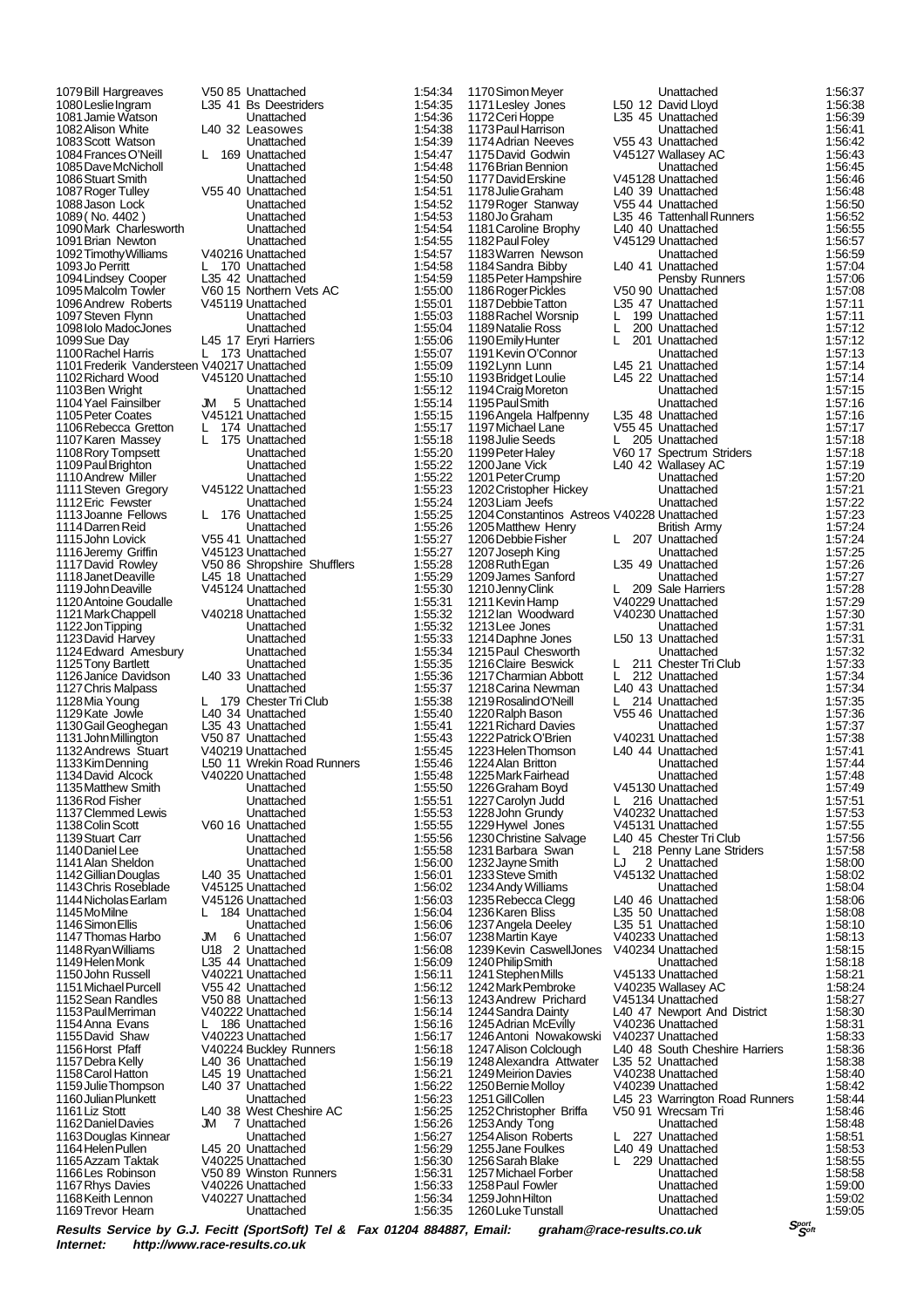1325 Steven Boulton Unattached<br>1326 Chris Marsland V40249 Unattached 1350 Christine Newbury L35 59 Liverpool RC 2:01:29<br>1351 Helen Hogg L35 60 Penny Lane Striders 2:01:31

1261 Peter Cox **V45135 Unattached** 1:59:06<br>1262 Jane Flanagan L35 53 Unattached 1:59:07 1262 Jane Flanagan L35 53 Unattached 1:59:07 1263 Keith Scovell **V40240 Unattached** 1:59:08 1264Claire Smith L40 50 Unattached 1:59:09 1265 David Brammer Unattached 1:59:10<br>1266 Eric Dean (140241 Unattached 1:59:11 1266Eric Dean V40241 Unattached 1:59:11 1267Terry Davies 112211 Unattached 1:59:12<br>
1268Sreven Davies V45136 Unattached 1:59:13 1268Sreven Davies V45136 Unattached 1:59:13 1269Jose Smith 1:59:14<br>1270 Sharon Watson 1.35 54 Unattached 1:59:15 1270Sharon Watson L35 54 Unattached 1:59:15 1271Ken Hewitt V40242 Unattached 1:59:17 1272Kevin Birks V50 92 Unattached 1:59:18 1.59.19<br>1274 - L35 55 West Cheshire AC 1.59.19<br>159:20 - 1.59:20 1274 Raymond Power vthe V70 1 Unattached 1:59:20<br>1275 Sam Hardman v60 18 Winston Runners 1:59:22 1275 Sam Hardman V60 18 Winston Runners 1:59:22<br>1275 Sam Hardman V60 18 Winston Runners 1:59:22<br>1276 Caroline Frank L40 51 Chester Tri Club 1276Caroline Frank L40 51 Chester Tri Club 1:59:24<br>Unattached 1:59:26 1277John Morris Unattached 1:59:26 1278 Michael Reid Middleton Harriers 1:59:28<br>1279 Raymond Agnew V55 47 Unattached 1:59:30 1279 Raymond Agnew V55 47 Unattached 1:59:30<br>1280 Darren Herod Unattached 1:59:32 1280Darren Herod Unattached 1:59:32 1281Ian Dean Unattached 1:59:34 1282Sue Barraclough L 236 Wallasey AC 1:59:36 1283Gary Sides **Carl Library Construction Construction**<br>
1284Terry Stringer **1:59:37**<br>
1284Terry Stringer **1:59:39** 1284 Terry Stringer (1955 48 Unattached 1:59:39 1:59:39 1:59:39 1:59:39 1:59:39 1:59:40 1:59:40 V45137 Unattached 1:59:40<br>1:59:42 Unattached 1:59:42 1286Richard Cartwright Unattached 1:59:42 1287 V40243 Unattached 1:59:44<br>1259:45 Unattached 1:59:45 1288 Philip Baines **Christian Baines Unattached** 1:59:45<br>11289 John Haywood V50 93 Unattached 1:59:47 1289 John Haywood V50 93 Unattached 1:59:47<br>1290 Richard Burton V45138 Shropshire Shufflers 1:59:48 V45138 Shropshire Shufflers 1:59:48<br>L 237 Unattached 1:59:50 1291 Katy Perreault L 237 Unattached 1:59:50<br>1292 Corinne Wood L40 52 Unattached 1:59:51<br>1293 Graham Jones V45139 Unattached 1:59:53 1292 Corinne Wood L40 52 Unattached 1:59:51 1293 Graham Jones V45139 Unattached 1:59:53 1294 Peter Moran 1994 Unattached 1:59:54<br>
1295 Peter Berry V45140 Unattached 1:59:56 1295Peter Berry V45140 Unattached 1:59:56 1296 Keith Birchall **Christian Little Unattached 1:59:56**<br>1297 Marc Connor **Mattached 1:59:57**<br>1:59:57 Unattached 1:59:57 1297 Marc Connor Connor Unattached 1:59:57<br>1298 Ray O'Grady Connor US5 49 Unattached 1:59:57 1298 Ray O'Grady V55 49 Unattached 1:59:57<br>1299 Liam Walsh V40245 Unattached 1:59:58 1:59:58<br>1299-2011 Unattached 1:59:58<br>159:58 1:59:58 1300 Martin Hilton **1:59:58**<br>
1301 Gavnor Pritchard L35 56 Unattached 1:59:59 1301Gaynor Pritchard L35 56 Unattached 1:59:59 1302 Kim Forshaw L45 24 Unattached 1:59:59<br>1302 Kim Forshaw L45 24 Unattached 1:59:59<br>1303 Bridget Fleming L50 14 Winston Runners 2:00:00 1303 14 Winston Runners 2:00:00<br>1303 1 Prestatyn RC 2:00:01 1304Eddie Naisby V75 1 Prestatyn RC 2:00:01 1305Sally Wastling L 242 Unattached 2:00:02 1306Miranda Cartwright L 243 Unattached 2:00:03 1307Tracy Travers L40 53 Unattached 2:00:07 1308Paul Lord V40246 Unattached 2:00:09 1309 Lee Davis 1992 - Unattached 2:00:10<br>1310 Gillian Brandrick 145 25 Prestatyn RC 2:00:12 1310Gillian Brandrick L45 25 Prestatyn RC 2:00:12 1311Steven Morrish British Army 2:00:14 1312 Paul Tattum V45141 Unattached 2:00:15<br>1312 Paul Tattum V45141 Unattached 2:00:15<br>1313 Chris Pringle V55 50 Unattached 2:00:16 131305 V55 50 Unattached 2:00:16<br>131300:17 Unattached 2:00:17 1314 Simon Duffy 1986 Unattached 2:00:17<br>1315 Gareth Jones 1950 94 Unattached 2:00:18 1315Gareth Jones V50 94 Unattached 2:00:18 1316Tony Davies V50 95 Unattached 2:00:20 1317 Linda Mitchley L 246 Unattached 2:00:22<br>1318 Brian Tuohey V40247 Spectrum Striders 2:00:25 1318Brian Tuohey V40247 Spectrum Striders 2:00:25 1319Gareth Jones Unattached 2:00:27 1320Robert Whittal Unattached 2:00:30 1321Alan Paynter V45142 Unattached 2:00:32 1322Stephen Wellington V40248 Prestatyn RC 2:00:35 1323Nigel Bradley V50 96 Unattached 2:00:37 1324Nicholas Bainbridge V55 51 Unattached 2:00:39 1326Chris Marsland V40249 Unattached 2:00:43 1327Carl Joyce V40250 Unattached 2:00:45 1328Michael Williams Unattached 2:00:47 1329Jake Maddox V40251 Unattached 2:00:49 1330Trevor Sanderson V40252 Unattached 2:00:51 1331 Caroline Jackson L. 247 Unattached 2:00:52<br>1332 Jane Kay L. L. L. L. L. L. L. L. 2:00:54<br>1333 Brian McElmeel V50 97 Unattached 2:00:56 1332Jane Kay L50 15 Razzers Runners 2:00:54 1333Brian McElmeel V50 97 Unattached 2:00:56 1334 Shane Yates **Buckley Runners** 2:00:58<br>1335 Jean Neve **145 26** Unattached 2:00:59 1335 Jean Neve Lets 26 Unattached 2:00:59<br>1336 Robert Bales Lets Unattached 2:01:01 1336Robert Bales Unattached 2:01:01 1337 Simon Moore V40253 Unattached 2:01:03<br>1338 John Colclough V50 98 Unattached 2:01:05<br>1339 Caroline Martin L35 57 Unattached 2:01:07 1338John Colclough V50 98 Unattached 2:01:05 1339Caroline Martin L35 57 Unattached 2:01:07 1340 Jeanette Roberts L. 251 Unattached 2:01:09<br>1341 Kathy CapperMoore L. 252 Unattached 2:01:11 1341Kathy CapperMoore L 252 Unattached 2:01:11 1342Jane Moore L35 58 Unattached 2:01:13 1343Robert Wilkinson V55 52 Unattached 2:01:16 1344Joanne Matthews L 254 Unattached 2:01:17 1345 Debra Cairns Latin Cairns Lease Cairns 2:01:17<br>145 27 Unattached 2:01:19<br>145143 Unattached 2:01:21 1346Geoffrey McIntosh V45143 Unattached 2:01:21 1347John Roberts 1988 Unattached 2:01:23<br>1348Norman Holladav V50 99 Unattached 2:01:25 1348Norman Holladay V50 99 Unattached 2:01:25 1349 David Holladay V55 53 Unattached 2:01:27<br>1350 Christine Newbury L35 59 Liverpool RC 2:01:29 L35 60 Penny Lane Striders

1416 Timothy Colehan 1442 Christopher Davies

1352Sian Williams L35 61 Chester Tri Club 2:01:33 1353Timothy Dutton **The Contract of Contract Contract 2:01:35**<br>1354 Sam Curry JM 8 Unattached 2:01:37 1354Sam Curry JM 8 Unattached 2:01:37 1355 Roy Thompson  $1355$  54 Unattached 2:01:39<br>1356 Caroline Rogers 1.40 54 Unattached 2:01:41<br>1357 Sue Sliivic 1.45 28 Unattached 2:01:43 1356Caroline Rogers L40 54 Unattached 2:01:41 1357Sue Sljivic L45 28 Unattached 2:01:43 1358Matthew Duffy Unattached 2:01:46 1359Daniel Evans Unattached 2:01:49 1360 Gareth Ellis **Christian Construction Construction Construction**<br>1361 Jeremy Topping **Christian Unattached** 2:01:54 1361Jeremy Topping Unattached 2:01:54 1362Colin Drake Unattached 2:01:57 1363Paul Beavan Unattached 2:02:00 1364John Devenport Unattached 2:02:02 1365 Unattached 2:02:05<br>1365 Unattached 2:02:08 1366 Simon Hatch **Carlos Contract Library Contract Library** 2:02:08<br>1367 Martin Wild **Martiached** 2:02:10 1367 Martin Wild Unattached 2:02:10<br>1368 Elaine Weller L 262 Sandbach Striders 2:02:13 1362 Sandbach Striders 2:02:13<br>1368 V70 2 Unattached 2:02:16 1369 William Feury 1970 2 Unattached 2:02:16<br>1370 John Owen 1370 V50100 Vale Royal AC 2:02:18 V50100 Vale Royal AC 2:02:18<br>Unattached 2:02:21 1371Chris Johnson Unattached 2:02:21 1372Joanna Elgar L 263 Unattached 2:02:24 1373Rebekah Warwick L 264 Unattached 2:02:26 13745 55 Unattached 2:02:29<br>13745 1265 Unattached 2:02:32 1375Damaris Darby L 265 Unattached 2:02:32 1376 Law Law Haden Haden Haden Haden Haden 2:02:34<br>1376 V40254 Unattached 2:02:36 1377Simeon Hadebe V40254 Unattached 2:02:36 1378 Patrick Ramsden view von Die Landschaft († 1378 Patrick Ramsden view 2:02:38<br>1379 Janette Nock L40 57 Unattached 2:02:41 1379Janette Nock L40 57 Unattached 2:02:41 1380Glenn Kelly V40256 Boalloy Running Club 2:02:43 1381 Roger Holding New York Charles Unattached 2:02:45<br>1382 Johnathan Dutton Unattached 2:02:48 1382Johnathan Dutton Unattached 2:02:48 1383Gordon Lilley Unattached 2:02:50 1384Miles Peacock V40257 Unattached 2:02:52 1385Naomi Mason L40 58 Unattached 2:02:55 1386John O'Loughlin Unattached 2:02:57<br>1387Chris Owen V45144 Unattached 2:02:59 1387Chris Owen V45144 Unattached 2:02:59 1388 Unattached 2:03:02<br>1388 C2 Unattached 2:03:03 1389 Bethan Rowlands L35 62 Unattached 2:03:03<br>1390 Louise Matthews L40 60 Unattached 2:03:04 1389 Bethan Rowlands<br>
1390 Louise Matthews 1206 60 Unattached 2:03:04<br>
1391 Helen Miller 140 61 Unattached 2:03:05<br>
2:03:05 1391 Helen Miller L40 61 Unattached 2:03:05<br>1392 Simon Wright V50101 Cheshire Hash Harriers 2:03:06 1392 Simon Wright V50101 Cheshire Hash Harriers 2:03:06<br>1393 Brian Mason V55 56 Winston Runners 2:03:07 1393Brian Mason V55 56 Winston Runners 2:03:07 1394Kevin O'Brien V65 4 Penny Lane Striders 2:03:08 1395Claire Back L40 62 Unattached 2:03:10 1396Andy Cole V45145 Unattached 2:03:11 1397Tony Mellon V45146 Unattached 2:03:12 1398Alice Williams L 274 Unattached 2:03:13 1399 Richard Bulkeley **The Community Community 12:03:14**<br>1400 Helen White **Lawsen L. 275** Unattached 2:03:15 1400 L 275 Unattached 2:03:15<br>1400 L 276 Unattached 2:03:16 1401Louise Baillie L 276 Unattached 2:03:16 1402Zoe Lee L 277 Unattached 2:03:18 1403 Paul Hudson Level Unattached 2:03:19<br>1404 Simon Wilcox Unattached 2:03:19 1404 Simon Wilcox **1404 Simon Wilcox**<br>1405 Hayley Penistone L35 63 Unattached 2:03:20<br>1405 Hayley Penistone L35 63 Unattached 2:03:21 1405Hayley Penistone L35 63 Unattached 2:03:21 1406John Chantry V45147 Unattached 2:03:22 1407Billy Webb V40258 Unattached 2:03:23 1408Jodie Campion L 279 Unattached 2:03:24 1409Chris Brown V45148 Unattached 2:03:26 1410 Rachel Brooks L 280 Unattached 2:03:27<br>1411 Nigel Sephton V40259 North Wales Fire Service 2:03:28 120259 North Wales Fire Service 2:03:28<br>1203:28 V45149 Unattached 2:03:30 1412Steve Eastwood V45149 Unattached 2:03:30 140 63 Unattached 2:03:31<br>140 63 Unattached 2:03:33<br>2:03:33 1414Stephen Hanlon V40260 Unattached 2:03:33 1415 Care Birkenhead AC 2:03:34<br>12:03:35 Unattached 2:03:35 1417Lee Murphy Unattached 2:03:37 1418Ian Munro V50102 Unattached 2:03:38 140 64 Unattached 2:03:40<br>140261 Unattached 2:03:42 1420Martyn Hancock V40261 Unattached 2:03:42 1421Jane Parker L40 65 Unattached 2:03:44 1422 Mark Griffiths V40262 Unattached 2:03:47<br>1423 Mike Boggild V40263 Unattached 2:03:49<br>1424 Deborah Deans L35 65 Wrexham AC 2:03:52 1423Mike Boggild V40263 Unattached 2:03:49 1424Deborah Deans L35 65 Wrexham AC 2:03:52 1425Maureen Byrne L45 29 Unattached 2:03:54 1426 Simon Begley V40264 Unattached 2:03:57<br>1427 David Manning Unattached 2:04:00 1427 David Manning **1427** Unattached 2:04:00<br>1428 Josephine Owen L45 30 Blackburn Road Runners 2:04:02 145 30 Blackburn Road Runners 2:04:02<br>104:05 Unattached 2:04:05 1429Barrie Hillyer Unattached 2:04:05 1430 Gareth Davies V40265 Unattached 2:04:11<br>1431 Andrea Williams I 288 Unattached 2:04:16 1431Andrea Williams L 288 Unattached 2:04:16 14320103 Unattached 2:04:21<br>1435 66 Noeaa 2:04:26 1433 Mary Richardson L35 66 Noeaa 2:04:26<br>1433 Mary Richardson L35 66 Noeaa 2:04:26<br>1434 Timothy Ashworth Unattached 2:04:28 1434Timothy Ashworth Unattached 2:04:28 1435Andrew Zahringer Unattached 2:04:31 1436Zoe Hancock L 290 Unattached 2:04:34 1437 Brett Lloyd **Contract Unattached** 2:04:37<br>1438 Geoff Pike V45150 Unattached 2:04:40 1438Geoff Pike V45150 Unattached 2:04:40 1439 Mark Rainford V50104 Unattached 2:04:43<br>1440 Brian Fowler V65 5 Barnet & District AC 2:04:43 1440 Brian Fowler 105 5 Barnet & District AC 1440 Brian Fowler 105 5 Barnet & District AC 2:04:47<br>1441 Rachel Condliffe 1.35 67 North Stafford RR 2:04:52 1441 L35 67 North Stafford RR 2:04:52<br>14:56 Unattached 2:04:56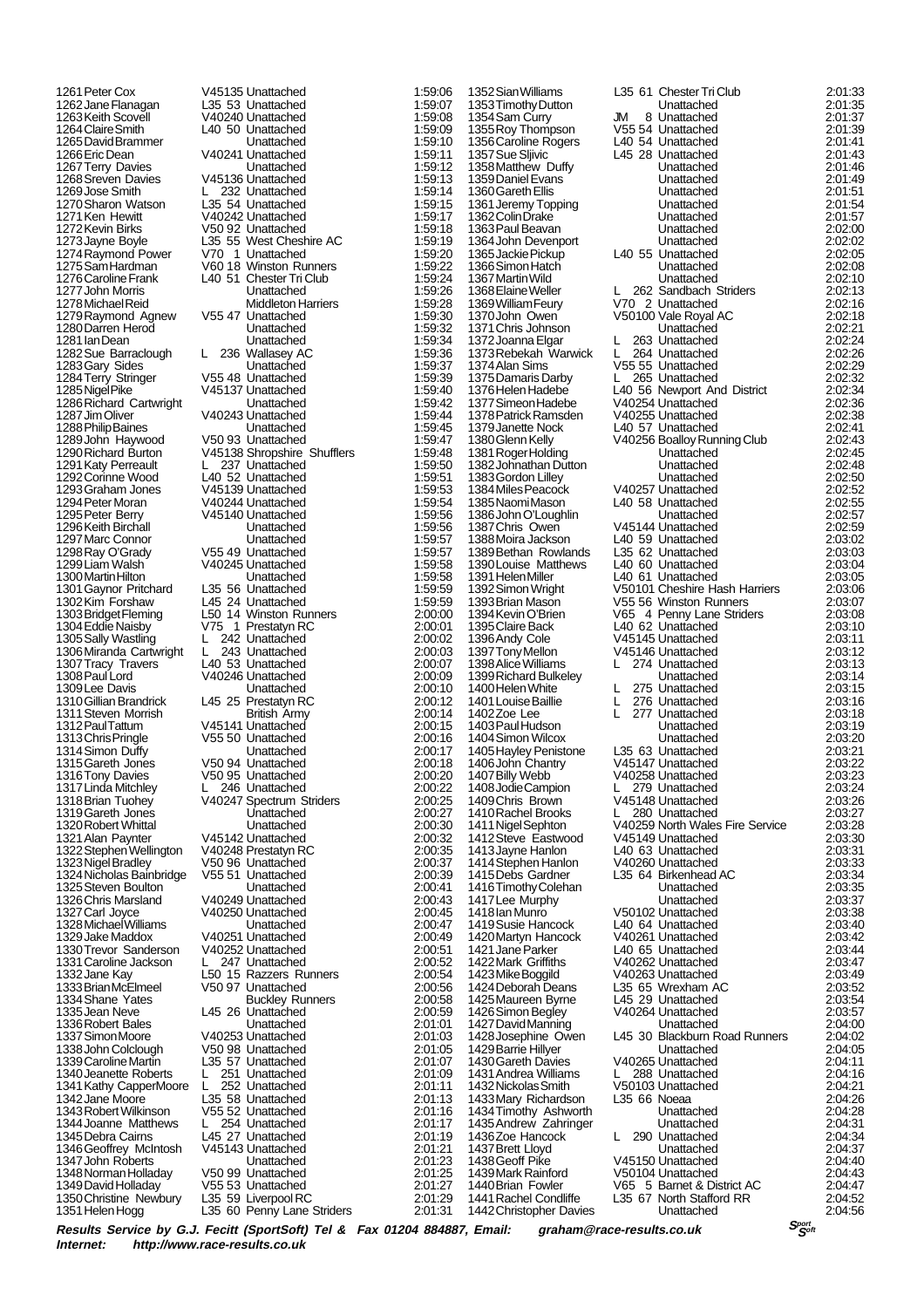1443 Jason Hunt **Unattached** 2:05:01<br>1444 Stephanie Edwards L35 68 Unattached 2:05:06 1444Stephanie Edwards L35 68 Unattached 2:05:06 1445Dan Harris Unattached 2:05:14 1447Darren Makin Unattached 2:05:30 1448Peter Hastings Unattached 2:05:33 1449Mark Sanderson Unattached 2:05:36 1450Anthony Craig V65 6 Unattached 2:05:39 1451Maureen Bartley L 294 Denbigh Harriers 2:05:43 1452 Janet Morgan L50 17 Chester Tri Club 2:05:47<br>1453 Alan Mealing V50105 Unattached 2:05:52 1453Alan Mealing V50105 Unattached 2:05:52 1454Annette Barnes L35 69 Unattached 2:05:53 1456 Duncan Quincey **Canadia Library Contract Library 2:05:56**<br>1457 John Noakes V65 7 Unattached 2:05:58 1458Steve Morris Unattached 2:05:59 1459Craig Bourbonneux Unattached 2:06:01 1460Adrian Rowe Unattached 2:06:02 1461 Jan Parry L60 1 Unattached 2:06:04<br>1462 Adam Green L60 1 Unattached 2:06:06 1462Adam Green Unattached 2:06:06 1463Stuart Finney Unattached 2:06:08 1464Victor Nikitenko Unattached 2:06:10 1465Darren Bailey Unattached 2:06:12 1466Michael Quinlivan V50106 Unattached 2:06:15 1467Michael Stallard Unattached 2:06:17 1468 Graeme Fletcher V40266 Unattached 2:06:19<br>1468 Graeme Fletcher V40266 Unattached 2:06:22<br>1469 James Crook V60 19 Macclesfield Harriers 2:06:22 1470Neil Vicary British Army 2:06:24 1471Francis Williams V45151 Unattached 2:06:26 1472Richard Barratt Unattached 2:06:28 1473James Dawson Unattached 2:06:30<br>1474 Roger Dugan V40267 Unattached 2:06:32<br>1475 James Daley V70 3 Penny Lane Striders 2:06:34 1474Roger Dugan V40267 Unattached 2:06:32 1475James Daley V70 3 Penny Lane Striders 2:06:34 1476Noele Spencer L45 31 Unattached 2:06:36 1477Gregory Thompson Cheshire Police 2:06:44 1478Michael Smith V55 57 Unattached 2:06:50 1479Bev Worrall L40 66 Teignbridge Trotters 2:06:56 1480Zoe Hayes L 301 Unattached 2:06:58 1481Tristan Bartlett Unattached 2:07:01 1482 Robert Crowe **Tattenhall Runners** 2:07:04<br>1483 Steven Wilkinson **1483 Unattached** 2:07:07 1483 Steven Wilkinson Unattached 2:07:07<br>1483 Steven Wilkinson Unattached 2:07:07<br>1484 Martyn Price Unattached 2:07:10 1484Martyn Price Unattached 2:07:10 1486Joanne Mills L 303 Unattached 2:07:19 1487Philip Holford Unattached 2:07:22 1488Alistair Hoyle Unattached 2:07:25 1490 Sandra Harrison L 305 Unattached 2:07:29<br>1491 Scott Clarke Lating Unattached 2:07:31 1491Scott Clarke Unattached 2:07:31 1492Jane Barclay L45 32 Unattached 2:07:34 1493?David Herbert V55 58 Unattached 2:07:36 1494Jackie Chen L40 67 Unattached 2:07:38 1496Gaz Parsonage V40268 Unattached 2:07:45 1497Susie Woods L35 72 Chester Tri Club 2:07:49 1498Lorain McCann L40 68 Chester Tri Club 2:07:53 1499John Kane V45152 Chester Tri Club 2:07:58 1500John Mannion Unattached 2:07:59 1501Philip Rae Unattached 2:08:00 1502Kathleen Meakin L55 5 Unattached 2:08:02 1503 Gemma Benson Land Land Unattached 2:08:05<br>1503 Gemma Benson Land Unattached 2:08:06<br>1504 Brian Thompstone V45153 Unattached 2:08:06 1504Brian Thompstone V45153 Unattached 2:08:06 1505Hayley Brinkworth L 312 Unattached 2:08:08 1506Charles Davies V55 59 Unattached 2:08:09 1507 Simon Meredith **Deatlached Unattached 2:08 Louise Hodgkins on L** 213 Unattached 1508Louise Hodgkinson L 313 Unattached 2:08:13 1509 Irene Jones L 314 Unattached 2:08:16<br>1510 Lucy Emmett L 315 Unattached 2:08:19 1510Lucy Emmett L 315 Unattached 2:08:19<br>1511 Michael Richards V45154 Unattached 2:08:22 1511Michael Richards V45154 Unattached 2:08:22 1513 Siobhan Darker L 317 Unattached 2:08:28<br>1514 Julie Crawley L35 73 Winston Runners 2:08:32 1514Julie Crawley L35 73 Winston Runners 2:08:32 1516 Simon Mageean Unattached 1516 Simon Mageean<br>1516 Simon Mageean Unattached 2:08:36<br>1517 Jacqueline McKeown L35 74 Picton Running Club 2:08:39 1517Jacqueline McKeown L35 74 Picton Running Club 2:08:39 1518Stephen Cooney Unattached 2:08:41 1520 Michael Thom Unattached 2:08:46<br>1521 Ruth Cox 1 - 2:08:49 Unattached 2:08:49 1522Paul Abel Unattached 2:08:51 1523Shawan Faily V40269 Unattached 2:08:53 1525Vivienne Gillanders L45 34 Unattached 2:08:57 1526Nicholas Corcoran V50108 Unattached 2:08:59 1527 Annette Loveday L40 70 Unattached 2:09:01<br>1528 Kevin Yates Chester Tri Club 2:09:03 1528Kevin Yates Chester Tri Club 2:09:03 1529Susan JohnsonSmith L 324 Unattached 2:09:06 1530 Niamh O'Neil Luis Least Unattached 2:09:07<br>1530 Niamh O'Neil L 325 Unattached 2:09:07<br>1531 Helen Carey L 326 Unattached 2:09:09 1531Helen Carey L 326 Unattached 2:09:09 1532Julia Tickridge L45 35 Unattached 2:09:10

1446 L50 16 Winston Runners 2:05:22<br>Unattached 2:05:30 1456.55.297 Unattached 2:05:55<br>1456:56:56 Unattached 2:05:56 1457John Noakes V65 7 Unattached 2:05:58 V60 19 Macclesfield Harriers 2:06:22<br>British Army 2:06:24 1485 70 Unattached 2:07:16<br>1 2:07:19 L 303 Unattached 2:07:19 1499 71 Stockport Harriers 2:07:27<br>1489 305 Unattached 2:07:29 149107 Unattached 2:07:41<br>149268 Unattached 2:07:45 1512 L40 69 Winston Runners 2:08:25<br>1528:28 L 317 Unattached 1515Bernard Thompstone V55 60 Winston Runners 2:08:34 1519Dave Bottoms V45155 Unattached 2:08:44 1520 Unattached 2:08:49<br>1. Linattached 2:08:51 145 33 Unattached 2:08:55<br>145 34 Unattached 2:08:57 L55 6 Unattached

1534 Thomas Brereton<br>1535 Jan Taylor (V55) 1540 Helen Baxandall L40<br>1540 Helen Baxandall L40<br>1541 Frank Millward V451 1541 Frank Millward V451<br>1542 Charles Baron V501 1542 Charles Baron V501<br>1543 Sandra Moloney L 3 1543 Sandra Moloney 1544Anthony Hilkman Unattached 2:09:52 1546 Mark McHugh V402<br>1547 Neil Johnson V501 1547 Neil Johnson V501<br>1548 Ian Fleming V402 1548 Ian Fleming V402<br>1549 Ann Robinson L45 1549 Ann Robinson Late<br>1550 Jill Murphy Late 1552 Mark Wilson<br>1553 Patience Peplinski L35 1553 Patience Peplinski L35<br>1554 ?Katie Wilson L 3 1554?Katie Wilson L 3<br>1555 Joanna McEwen L 3 1555 Joanna McEwen L 3:<br>1556 Angela Pratt L 3: 1556 Angela Pratt 1557 Martin Deutschland<br>1558 William Howard V402 1558 William Howard 1559 Richard Perry 1560 Neil Rimell<br>1560 Neil Rimell<br>1561 Louise Rogers L 3 1561 Louise Rogers Luis<br>1562 Maggie Roseblade L40 1562 Maggie Roseblade L40<br>1563 Deborah Lang L45: 1564 Jane Campbell L40<br>1565 Michelle Lewis L35 1565 Michelle Lewis L35<br>1566 Penny Butterworth 135 1568 lan Jones V402<br>1569 Emma Tatlow L 3: 1573 Richard Kestin<br>1574 Ann Stainforth L 3: 1574 Ann Stainforth 1575 Andrew Clarke 1576 Jordan Waters<br>1577 Andrew Williams V402 1579 Michael Lavery<br>1580 Carol Broadbent 135 1580 Carol Broadbent L35<br>1581 Jessica Kemp L35 1581 Jessica Kemp L35<br>1581 Jessica Kemp L35<br>1582 Rachel Boothman L 3 1582 Rachel Boothman L 3<br>1582 Rachel Boothman L 3: 1583 Rachel Haslam L 3<br>1584 Tracev Sutherland L45 1586 Mandy Driver L35 1587 Paul Reynolds 1588 Gareth Kirkham<br>1589 Helen Jones L. 3:<br>1590 Michaela Williams L. 3: 1589 Helen Jones<br>1590 Michaela Williams L 1590 Michaela Williams L 3:<br>1591 Paul Mayers V451 1591 Paul Mayers V451<br>1592 Sandra Mayers L45 1594 Bryan Griffiths V451 1595 Kieron Ollier<br>1596 Catherine Chase L35 ; **1596 Catherine Chase** L35 8<br>1597 Peter Lewis V451 1597 Peter Lewis V451<br>1598 Samantha Anderson L 3: 1598 Samantha Anderson 1599 Rachel Devenport L 35<br>1600 Neville Tilley V60 2 1600 Neville Tilley<br>1601 David Price V402 1601 David Price 1602 Catrin Roberts L 3<br>1603 Jo Crosse L 40 1603Jo Crosse L40<br>1604 Susan Rowlands L50 1604 Susan Rowlands L50<br>1605 Stephen Fletcher V55 1605 Stephen Fletcher 1605 Stephen Letter<br>1606 Pauline Cartwright L55<br>1607 Havley Cooper L35 1607 Hayley Cooper L35 8<br>1608 Caroline Dangerfield L 3<br>1609 Rachel Clifford L 3 1608 Caroline Dangerfield 1609 Rachel Clifford L 3<br>1610 Chris Tidswell V402 1610Chris Tidswell V402<br>1611 A Darlington Smith L35 1613 Dawn Bates 145 1616 Cillian Lightfoot<br>1616 Gillian Lightfoot L40<br>1617 Colin Wardale V451 1619 Ian Worthington<br>1620 Delia Kelleher L40 1620 Delia Kelleher L40<br>1621 Valerie Blair L50 1621Valerie Blair L50 19 Bs Deestriders 2:12:57 1622 Katie Davies 1623 Camilla Waters L 3<br>1624 Sue Walsh L 145 1624 Sue Walsh

| 1534 Thomas Brereton                     |        | South Cheshire Harriers             | 2:09:14            |
|------------------------------------------|--------|-------------------------------------|--------------------|
| 1535 lan Taylor                          |        | V55 61 Unattached                   | 2:09:18            |
| 1536 Linda Stacey                        |        | L45 36 Unattached                   | 2:09:23            |
| 1537 David Davies                        |        | V40270 Unattached                   | 2:09:28            |
| 1538 Paula Blakemore                     |        | L40 71 Pensby Runners               | 2:09:32            |
| 1539 Peter Crow                          |        | V45156 Unattached                   | 2:09:37            |
| 1540 Helen Baxandall                     |        | L40 72 Prestatyn RC                 | 2:09:42            |
| 1541 Frank Millward                      |        | V45157 Unattached                   | 2:09:47            |
| 1542 Charles Baron                       |        | V50109 Unattached                   | 2:09:50            |
| 1543 Sandra Moloney                      | L      | 332 Unattached                      | 2:09:51            |
| 1544 Anthony Hilkman                     |        | Unattached                          | 2:09.52            |
| 1545 Nick Mandelkow                      |        | V40271 Unattached                   | 2:09:53            |
| 1546 Mark McHugh                         |        | V40272 Unattached                   | 2:09.54            |
| 1547 Neil Johnson                        |        | V50110 Unattached                   | 2:09.55            |
| 1548 Ian Fleming                         |        | V40273 Winston Runners              | 2:09.57            |
| 1549 Ann Robinson                        |        | L45 37 Winston Runners              | 2:09:58            |
| 1550 Jill Murphy                         |        | L40 73 Pensby Runners               | 2:10:00            |
| 1551 Karen Craig                         |        | L40 74 Unattached                   | 2:10:01            |
| 1552 Mark Wilson                         |        | Unattached                          | 2:10:03            |
| 1553 Patience Peplinski                  |        | L35 75 Unattached                   | 2:10:04            |
| 1554?Katie Wilson                        | L      | 337 Unattached                      | 2:10:05            |
| 1555 Joanna McEwen                       | L      | 338 Unattached                      | 2:10:06            |
| 1556 Angela Pratt                        | L      | 339 Unattached                      | 2:10:08            |
| 1557 Martin Deutschland                  |        | Unattached                          | 2:10:09            |
| 1558 William Howard                      |        | V40274 Unattached                   | 2:10:10            |
| 1559 Richard Perry                       |        | Unattached                          | 2:10:11            |
| 1560 Neil Rimell                         |        | Unattached                          | 2:10:13            |
| 1561 Louise Rogers                       | L      | 340 Unattached                      | 2:10:14            |
| 1562 Maggie Roseblade                    |        | L40 75 Unattached                   | 2:10:15            |
|                                          |        |                                     |                    |
| 1563 Deborah Lang                        |        | L45 38 Unattached                   | 2:10:17            |
| 1564 Jane Campbell                       |        | L40 76 Unattached                   | 2:10:18            |
| 1565 Michelle Lewis                      |        | L35 76 Unattached                   | 2:10:20            |
| 1566 Penny Butterworth                   |        | L35 77 Portslade Hedge Hoppers      | 2:10:22            |
| 1567 Gareth Davies                       |        | Unattached                          | 2:10:23            |
| 1568 lan Jones                           |        | V40275 Unattached                   | 2:10:25            |
| 1569 Emma Tatlow                         | L.     | 346 Unattached                      | 2:10:27            |
| 1570 Ian Collins                         |        | V45158 Unattached                   | 2:10:30            |
| 1571 (No. 2950)                          |        | Unattached                          | 2:10:33            |
| 1572 Michael Stoddart                    |        | Unattached                          | 2:10:36            |
| 1573 Richard Kestin                      |        | Unattached                          | 2:10:38            |
| 1574 Ann Stainforth                      | L      | 347 Unattached                      | 2:10:40            |
| 1575 Andrew Clarke                       |        | Unattached                          | 2:10:42            |
| 1576 Jordan Waters                       |        | <b>British Army</b>                 | 2:10:44            |
| 1577 Andrew Williams                     |        | V40276 Unattached                   | 2:10:46            |
| 1578 Peter Jones                         |        | V45159 Unattached                   | 2:10:48            |
| 1579 Michael Lavery                      |        | Unattached                          | 2:10:50            |
| 1580 Carol Broadbent                     |        | L35 78 Unattached                   | 2:10:56            |
| 1581 Jessica Kemp                        |        | L35 79 Kilamarsh Kestrals           | 2:11:02            |
| 1582 Rachel Boothman                     | L.     | 350 Unattached                      | 2:11:08            |
| 1583 Rachel Haslam                       | L.     | 351 Unattached                      | 2:11:10            |
| 1584 Tracey Sutherland                   |        | L45 39 Unattached                   | 2:11:13            |
| 1585 Martin Cartwright                   |        | V55 62 Unattached                   | 2:11:16            |
| 1586 Mandy Driver                        |        | L35 80 Unattached                   | 2:11:19            |
| 1587 Paul Reynolds                       |        | Unattached                          | 2:11:22            |
| 1588 Gareth Kirkham                      |        | Unattached                          | 2:11:25            |
| 1589 Helen Jones                         | L.     | 354 Unattached                      | 2:11:28            |
| 1590 Michaela Williams                   | L.     | 355 Unattached                      | 2:11:31            |
| 1591 Paul Mayers                         |        | V45160 Prestatyn RC                 | 2:11:34            |
| 1592 Sandra Mayers                       |        | L45 40 Prestatyn RC                 | 2:11:37            |
| 1593 Brian Heywood                       |        | V45161 Unattached                   | 2:11:40            |
| 1594 Bryan Griffiths                     |        | V45162 Unattached                   | 2.11.43            |
| 1595 Kieron Ollier                       |        | Unattached                          | 2:11:45            |
| 1596 Catherine Chase                     |        | L35 81 Unattached                   | 2:11:47            |
| 1597 Peter Lewis                         |        | V45163 Unattached                   | 2:11:49            |
| 1598 Samantha Anderson                   | L      | 358 Coventry Godiva Harriers        | 2:11:51            |
| 1599 Rachel Devenport                    | L      | 359 Unattached                      | 2:11:53            |
| 1600 Neville Tilley                      |        | V60 20 Unattached                   | 2:11:55            |
| 1601 David Price                         |        | V40277 Unattached                   | 2.11.57            |
| 1602 Catrin Roberts                      | L      | 360 Unattached                      | 2:11:59            |
| 1603Jo Crosse                            |        | L40 77 Unattached                   | 2:12:01            |
| 1604 Susan Rowlands                      |        | L50 18 Unattached                   | 2:12:03            |
| 1605 Stephen Fletcher                    |        | V55 63 Pocklington Runners          | 2:12:05            |
| 1606 Pauline Cartwright                  |        | L55 7 Unattached                    | 2:12:07            |
|                                          |        | L35 82 Unattached                   | 2:12:10            |
| 1607 Hayley Cooper                       |        |                                     |                    |
| 1608 Caroline Dangerfield                | L<br>L | 365 Unattached                      | 2:12:13<br>2:12:16 |
| 1609 Rachel Clifford                     |        | 366 Unattached<br>V40278 Unattached |                    |
| 1610 Chris Tidswell                      |        |                                     | 2:12:20            |
| 1611 A Darlington Smith                  |        | L35 83 Unattached                   | 2:12:25            |
| 1612 Jennifer Chambers<br>1613Dawn Bates | L      | 368 Unattached<br>L45 41 Unattached | 2:12:30<br>2:12:35 |
|                                          |        |                                     |                    |
| 1614 Kay Stevenson                       |        | L35 84 Unattached                   | 2:12:39            |
| 1615 Gillian Peiser                      | L      | 371 Penny Lane Striders             | 2:12:43            |
| 1616 Gillian Lightfoot                   |        | L40 78 Unattached                   | 2:12:47            |
| 1617 Colin Wardale                       |        | V45164 Unattached                   | 2:12:49            |
| 1618 David Strange                       |        | V40279 Unattached                   | 2:12:51            |
| 1619 lan Worthington                     |        | Unattached                          | 2:12:53            |
| 1620 Delia Kelleher                      |        | L40 79 New Eltham Joggers           | 2:12:55            |
| 1621 Valerie Blair                       |        | L50 19 Bs Deestriders               | 2:12:57            |
| 1622 Katie Davies                        | L.     | 375 Unattached                      | 2:13:00            |
| 1623 Camilla Waters                      | L.     | 376 Unattached                      | 2:13:01            |
| 1624 Sue Walsh                           |        | L45 42 Unattached                   | 2:13:03            |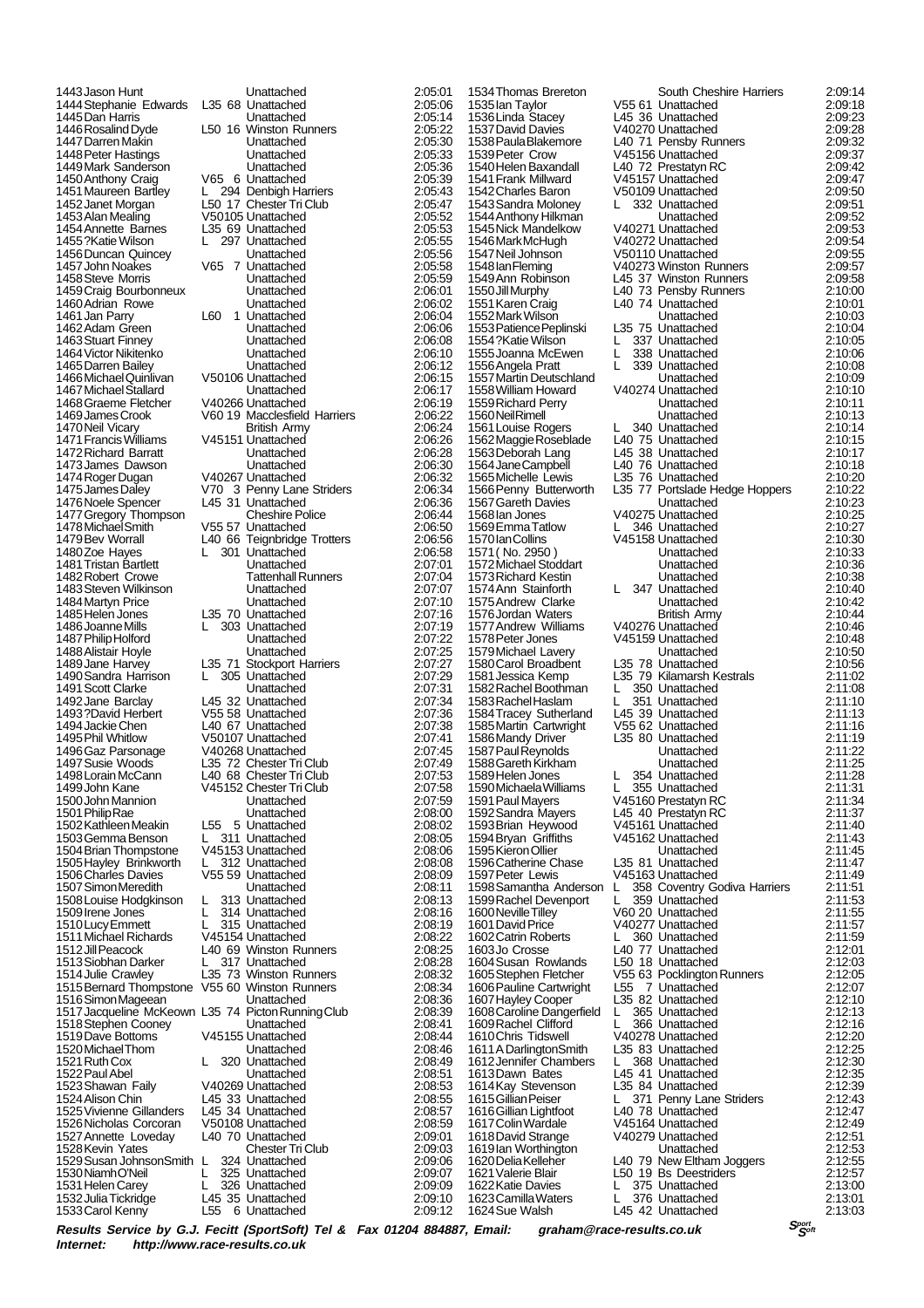1625Dudley Murfin V60 21 Shropshire Shufflers 2:13:05 1626Bernadette McCarthy L45 43 Winston Runners 2:13:07<br>1627 Graham Hammond Unattached 2:13:10 1627 Graham Hammond Unattached 2:13:10<br>1628 David Edwards V40280 Unattached 2:13:13 1628David Edwards V40280 Unattached 2:13:13<br>1629Jenny Edwards L40 80 Chester Tri Club 2:13:17<br>1630Lesley Claque L65 1 Tattenhall Runners 2:13:21 1629Jenny Edwards L40 80 Chester Tri Club 2:13:17 1630Lesley Clague L65 1 Tattenhall Runners 2:13:21 1631 Kay Fenney L40 81 Unattached 2:13:29<br>1632 Kathleen Bulmer L40 82 Unattached 2:13:33 1632 Kathleen Bulmer L40 82 Unattached 2:13:33<br>1632 Paul Jackson L40 82 Unattached 2:13:33 1633Paul Jackson Unattached 2:13:37 1634Janet Alcock L35 85 Unattached 2:13:41 1636 Huw Roberts V45165 Unattached 2:13:54<br>1637 David Jackson V45166 Buna Great North 2 Run 2:14:01 1637David Jackson V45166 Bupa Great North 2 Run 2:14:01 1639Sarah Jackson L 386 Unattached 2:14:16 1640 Paula Pugh L40 83 Unattached 2:14:17<br>1641 Isabel Parry L50 21 Unattached 2:14:17 1642Paul Davis Unattached 2:14:20 1643Elizabeth Horsley LJ 3 Unattached 2:14:22 1645Marion Cadman L35 87 Unattached 2:14:28 1646Lynsey Davies L 392 Unattached 2:14:43<br>1647 Elaine Williams L50 22 Northern Vets AC 2:14:58 1647Elaine Williams L50 22 Northern Vets AC 2:14:58 1648Jan Croft L45 45 Shropshire Shufflers 2:14:58 1650 Daniel Potter Library Library Unattached 2:15:00<br>1651 Chris Nove Unattached 2:15:00 1651Chris Nove Unattached 2:15:01 1653Tony Devenport V55 64 Unattached 2:15:18 1654Francesca Noretta L 397 Unattached 2:15:22 1656Seamus Perry British Army 2:15:30 1657Ewan Turner Unattached 2:15:36 1658 Lan Shaw V40281 Gmp Police 2:15:39<br>1659 Ann Fisher L40 85 Unattached 2:15:42 1660Lucinda Strudwick L35 89 Helsby RC 2:15:46 1661Kevin Roberts V40282 Unattached 2:15:48 1663Stewart Walker Unattached 2:15:52 1664Nicola Kirkman L40 86 Unattached 2:15:54 1666 Simon Smith Communistic Library (Unattached 2:16:04<br>1666 Simon Smith Land Unattached 2:16:04<br>1667 Claire Williams L 403 Unattached 2:16:08 1667Claire Williams L 403 Unattached 2:16:08 1668 Kathryn Pill **1668 Kathryn Pill 1669 Kathryn Pill** 1669 Tim Kirwin Unattached 2:16:13<br>1669 Tim Kirwin Unattached 2:16:17<br>1670 Stuart Duff 1670 V40283 Unattached 2:16:22 1670Stuart Duff V40283 Unattached 2:16:22 1672 Laura Kwiatkowski L 406 Unattached 2:16:24<br>1673 Beverly Hendricks L45 47 Unattached 2:16:26 1673Beverly Hendricks L45 47 Unattached 2:16:26<br>1674 Jacqueline Charlton L40 88 Unattached 2:16:27 1674Jacqueline Charlton L40 88 Unattached 2:16:27 1675Rachel Delaney L35 92 Unattached 2:16:28 1676Debra McQuair L35 93 Unattached 2:16:30 1677John Rose Unattached 2:16:31 1678 Stephen Buckley Unattached 2:16:33<br>1679 Sandra Robertson L50 23 Unattached 2:16:33 1679 Sandra Robertson L50 23 Unattached 2:16:39<br>1680 Carolyn Davis L 412 Unattached 2:16:39 1680 Carolyn Davis Lubattached 2:16:46<br>1681 Richard Waller Lubattached 2:16:48 1681Richard Waller Unattached 2:16:48 1682Louise SimpsonAdkins Unattached 2:16:50 1683Gareth Williams Unattached 2:16:53 1684Joanne Spengler L35 94 Unattached 2:16:55 1685William Spengles V60 22 Unattached 2:16:58 1686 Dawn Pulford L 414 Unattached 2:17:00<br>1687 Paul Redmond L 414 Unattached 2:17:03 1687Paul Redmond Unattached 2:17:03 1688Simon Loftus Unattached 2:17:05 1689 Sarah Fernando L35 95 Unattached 2:17:08<br>1690 Jayne Noble L40 89 Unattached 2:17:10<br>1691 Jennifer Berry L 417 Unattached 2:17:12 1690Jayne Noble L40 89 Unattached 2:17:10 1691Jennifer Berry L 417 Unattached 2:17:12 1692Helen Hudson L 418 Unattached 2:17:14 1694Christopher Rowland Unattached 2:17:18 1695Alison Johnson L50 24 Unattached 2:17:28 1696Carol Powell L40 90 Unattached 2:17:38 1697Elizabeth Scott L 422 Unattached 2:17:40 1698 Stephen Till Unattached 2:17:42<br>1699 Janine Worthington L 423 Unattached 2:17:44 1699Janine Worthington L 423 Unattached 2:17:44 1700Henry Palowski V55 65 Unattached 2:17:46 1701Jim Chalmers V45167 Cheshire Police 2:17:49 1702Alison Haslam L35 97 Unattached 2:17:52 1703Malcolm Sowerby V50112 Unattached 2:17:55 1704 Linda Mayhew L40 91 Port Sunlight Runners 2:18:03<br>1705 Alison Booth L35 98 Unattached 2:18:20 1705Alison Booth L35 98 Unattached 2:18:20 1707 Russell Quormby Unattached 2:18:38<br>1708 Andrew Fewster Unattached 2:18:41<br>1709 Brenda Sharp L40 92 Unattached 2:18:44 1708Andrew Fewster Unattached 2:18:41 1709Brenda Sharp L40 92 Unattached 2:18:44 1710Andrea Rignall L35 99 Unattached 2:18:48 1711 Judith McGlincy L35100 Unattached 2:18:51<br>1712 Fiona Pickard L35101 Unattached 2:18:54 1712Fiona Pickard L35101 Unattached 2:18:54 1713Helen Sykes L35102 Unattached 2:18:58 1715 Chris Boynton

150 20 Chester Tri Club 2:13:47<br>1/45165 Unattached 2:13:54 1638 L45 44 Unattached 2:14:08<br>1. 1638 Unattached 2:14:16 164119 1641 L50 21 Unattached 2:14:19<br>14:20 Lihattached 2:14:20 14:24 L35 86 Unattached 2:14:24<br>14:28 L35 87 Unattached 2:14:28 145 46 Shropshire Shufflers 2:14:59<br>16:14:59 Linattached 2:15:00 1952 168 Unattached 2:15:14<br>1652 164 Unattached 2:15:18 165526<br>1655 L40 84 Unattached 2:15:26<br>16:30 British Army 1659Ann Fisher L40 85 Unattached 2:15:42 1662 L35 90 Unattached 2:15:50<br>16:52 Unattached 2:15:52 1665Martin Kirkham V50111 Achille Ratti 2:15:56 16:13 L35 91 Unattached 2:16:13<br>16:17 Unattached 2:16:17 1971 L40 87 Unattached 2:16:23<br>16:24 L 406 Unattached 2:16:24 1693?Lesley Bond L35 96 Unattached 2:17:16 1706 23 Unattached 2:18:29<br>Unattached 2:18:29<br>2:18:38 1714-1715 L35103 Unattached 2:19:01<br>1719:04 Unattached 2:19:04

1753 Cathie Cutler Evans L40 95 Unattached<br>1754 Nicola Roberts LL 458 Unattached 1780 Louise Wilding

1716John Rowlands V55 66 Telford Harriers 2:19:08<br>1717 Geoff Doherty V45168 Unattached 2:19:18 1717-V45168 Unattached 2:19:18<br>Unattached 2:19:28 1718 Marco Usai (1992)<br>1719 David Shipley (1956) Unattached 1719 David Shipley (1956) V55 67 Road Runners Club 1719 V55 67 Road Runners Club 2:19:29<br>1719 L50 25 Unattached 2:19:30 1720Susan Harrison L50 25 Unattached 2:19:30 1721Sarah Savage L40 93 Helsby RC 2:19:31 1722 Adrian Nichols 2.1988 (Unattached 2:19:33<br>1723 Elaine Roberts 2:19:33<br>1723 Elaine Roberts 2:19:36 1723Elaine Roberts L45 48 Unattached 2:19:36 1725104 Unattached 2:19:39<br>1724 L 437 Unattached 2:19:43 1725Rachael McKevitt L 437 Unattached 2:19:43 1726Christopher Stock Unattached 2:19:46 1727 Helen Hadley L50 26 Unattached 2:19:50<br>1728 Rachel Harvey L35105 Unattached 2:19:57 1728 L35105 Unattached 2:19:57<br>1728 L 440 Unattached 2:20:04 1729 Caroline Quinn L 440 Unattached 2:20:04<br>1730 Heather Agnew L 441 Unattached 2:20:08 1730 Heather Agnew L 441 Unattached 2:20:08<br>1731 Adele Lees L 442 Unattached 2:20:13 1731 Adele Lees L. 2002 - L. 442 Unattached 2:20:13<br>1732 Scott Newson V40284 Unattached 2:20:17 1732 Scott Newson V40284 Unattached 2:20:17<br>1733 Karen Bancroft 145 49 Prestatyn RC 2:20:22 1733Karen Bancroft L45 49 Prestatyn RC 2:20:22 1734 L40 94 Tattenhall Runners 2:20:26<br>1. 1745 Unattached 2:20:31 1735 Claire Robins L 445 Unattached 2:20:31<br>1736 Judith Burns L 446 Unattached 2:20:35 1736 Judith Burns L 446 Unattached 2:20:35<br>1737 Christopher Tock Unattached 2:20:40 1737 Christopher Tock **Carl Liberal Construction 1737 Christopher Tock Carl Unattached** 2:20:40<br>1738 Vivien Lees L 447 Unattached 2:20:44 1738Vivien Lees L 447 Unattached 2:20:44 1739 Christopher Aspen Unattached 2:20:49<br>1740 Deanna Mithen L35106 Unattached 2:20:54 1740 Deanna Mithen L35106 Unattached 2:20:54<br>1741 Lizzie Marshall L 449 South Cheshire Harriers 2:20:58<br>1742 Anne Garnett L50 27 South Cheshire Harriers 2:21:03 1741Lizzie Marshall L 449 South Cheshire Harriers 2:20:58 1742Anne Garnett L50 27 South Cheshire Harriers 2:21:03 1743Janet Harvey L 451 Unattached 2:21:08<br>1743Janet Harvey L 451 Unattached 2:21:08<br>1744Vanessa Edwards L 452 Unattached 2:21:12 1744Vanessa Edwards L 452 Unattached 2:21:12 1745 Frank Pilgrim V40285 Unattached 2:21:17<br>1746 Jacqueline Edwards L50 28 Winston Runners 2:21:22 1746Jacqueline Edwards L50 28 Winston Runners 2:21:22<br>1747 Brian StuartCole V55 68 Winston Runners 2:21:25<br>1748 Flinor Thomas 1 454 Unattached 2:21:28 1747Brian StuartCole V55 68 Winston Runners 2:21:25 1748Elinor Thomas L 454 Unattached 2:21:28 1749Ann Ablett L50 29 Buckley Runners 2:21:31<br>1750Andrew Lavery L50 29 Buckley Runners 2:21:31<br>2:21:34 Unattached 2:21:34 1750Andrew Lavery Unattached 2:21:34 1751Lisa Wilson L 456 Unattached 2:21:38 1752 Ian Wilson Christian Unattached 2:21:41<br>1753 Cathie Cutler Evans L40 95 Unattached 2:21:44<br>1754 Nicola Roberts L 458 Unattached 2:21:47 1754Nicola Roberts L 458 Unattached 2:21:47 1755Behnaz KamalyAsl L55 8 Unattached 2:21:51 175107 Unattached 2:22:02<br>1766 L 461 Unattached 2:22:06 1757 Tina Penny L 461 Unattached 2:22:06<br>1758 Andrew Lavender L 461 Unattached 2:22:06 1758 Andrew Lavender Christian Unattached 2:22:11<br>1759 Wesley Roberts British Army 2:22:16 1759Wesley Roberts British Army 2:22:16 1760Heidi Pennington L35108 Unattached 2:22:21 1761 Kathryn Whitwam L 463 Unattached 2:22:31<br>1762 Jonathan Whitwam L 463 Unattached 2:22:33 1762Jonathan Whitwam Unattached 2:22:33 1763Stephen Young Unattached 2:22:35 1764Gavin Shaw V45169 Unattached 2:22:43 1765Gillian Clingham L45 50 Unattached 2:22:52 1766Alastair Lorimar Unattached 2:23:00 1767 Andrea Porter L. 465 Unattached 2:23:09<br>1768 Sandra Maguire L. L. 55 9 Winston Runners 2:23:18 1768Sandra Maguire L55 9 Winston Runners 2:23:18 1769 Claire Naismith 140 96 Unattached 1769 Claire Naismith 140 96 Unattached 12:23:27<br>1770 Lesley Gibson 155 10 Unattached 2:23:37 1770 Les 10 Unattached 2:23:37<br>Unattached 2:23:37<br>2:23:41 1771 Wayne Thompson **Call Contract Contract Contract Contract Contract Contract Contract Contract Contract Contra**<br>1772 Leasa Thompson L 469 Unattached 2:23:45 1772Leasa Thompson L 469 Unattached 2:23:45<br>1773Lynne Webster L50 30 Macclesfield Harriers 2:23:49 1773Lynne Webster L50 30 Macclesfield Harriers 2:23:49 17740 1774 Unattached 2:23:56<br>1774 Lewis Lewis Lewis 2:24:03 1775 Alwena Humphreys L. 472 Unattached 2:24:03<br>1775 Alwena Humphreys L. 472 Unattached 2:24:03<br>1776 Glenn Yates V45170 Unattached 2:24:11 1776 Glenn Yates **V45170 Unattached 1776 Glenn Yates V45170 Unattached** 2:24:11<br>1777 Elaine Smith L35109 Unattached 2:24:15 1777Elaine Smith L35109 Unattached 2:24:15 1778Ian Redmond V40286 Unattached 2:24:19 1779 Simon Moxon Unattached 2:24:23<br>1780 Louise Wilding L 474 Unattached 2:24:26 1781Andrew Beale Unattached 2:24:29 1782Rachel LeBreuilly L40 98 Unattached 2:24:32 1783 Rosalind Pilgrim L40 99 Unattached 2:24:36<br>1784 Heather Price L40100 Unattached 2:24:43 1784Heather Price L40100 Unattached 2:24:43 1785Kate Newman L 478 Unattached 2:24:51 1786John Fenlon Unattached 2:24:56 1787Michael O'Toole Unattached 2:25:01 1788 Hannah Woolacott L 479 Unattached 2:25:12<br>1789 Simon McLoughlin Unattached 2:25:18 1789 Simon McLoughlin Letter Unattached 2:25:18<br>1790 Francesca L 480 Unattached 2:25:23<br>1790 Francesca L 480 Unattached 2:25:23 1790 Francesca L 480 Unattached 2:25:23<br>1791 Andy Pratt V40287 Unattached 2:25:29 1791Andy Pratt V40287 Unattached 2:25:29 1792Katie Williams L35110 Unattached 2:25:45 1793 L45 51 Unattached 2:26:02<br>1796:18 Unattached 2:26:18 1794Neil Coathup Unattached 2:26:18 1795Margaret Smith L45 52 Unattached 2:26:35 1796Brenda Simpson L45 53 Unattached 2:26:52 1797Charles Harrison V65 8 Unattached 2:26:59 1798 Clare Parry L 485 Unattached 2:27:06<br>1799 Tracey Rees L40101 Unattached 2:27:50 1799Tracey Rees L40101 Unattached 2:27:50 1790 Gale Parry Learner Land Original Contractor (d. 2017-1790 France Parry 2:27:57<br>1800 Beth Morgan L. 2010 L. L. L. L. L. L. 2:27:57<br>1801 Joanne Sonerby L. L. 488 Unattached 2:27:58 1801 Joanne Sonerby L. 488 Unattached 2:27:58<br>1802 Roger Burch V55 69 Unattached 2:28:00 1802Roger Burch V55 69 Unattached 2:28:00 1803Emma Gelling L 489 Unattached 2:28:02 1804Kevan Gelling Unattached 2:28:07 1805Lizzie Robinson L35111 Unattached 2:28:12 L40102 Shropshire Road Runners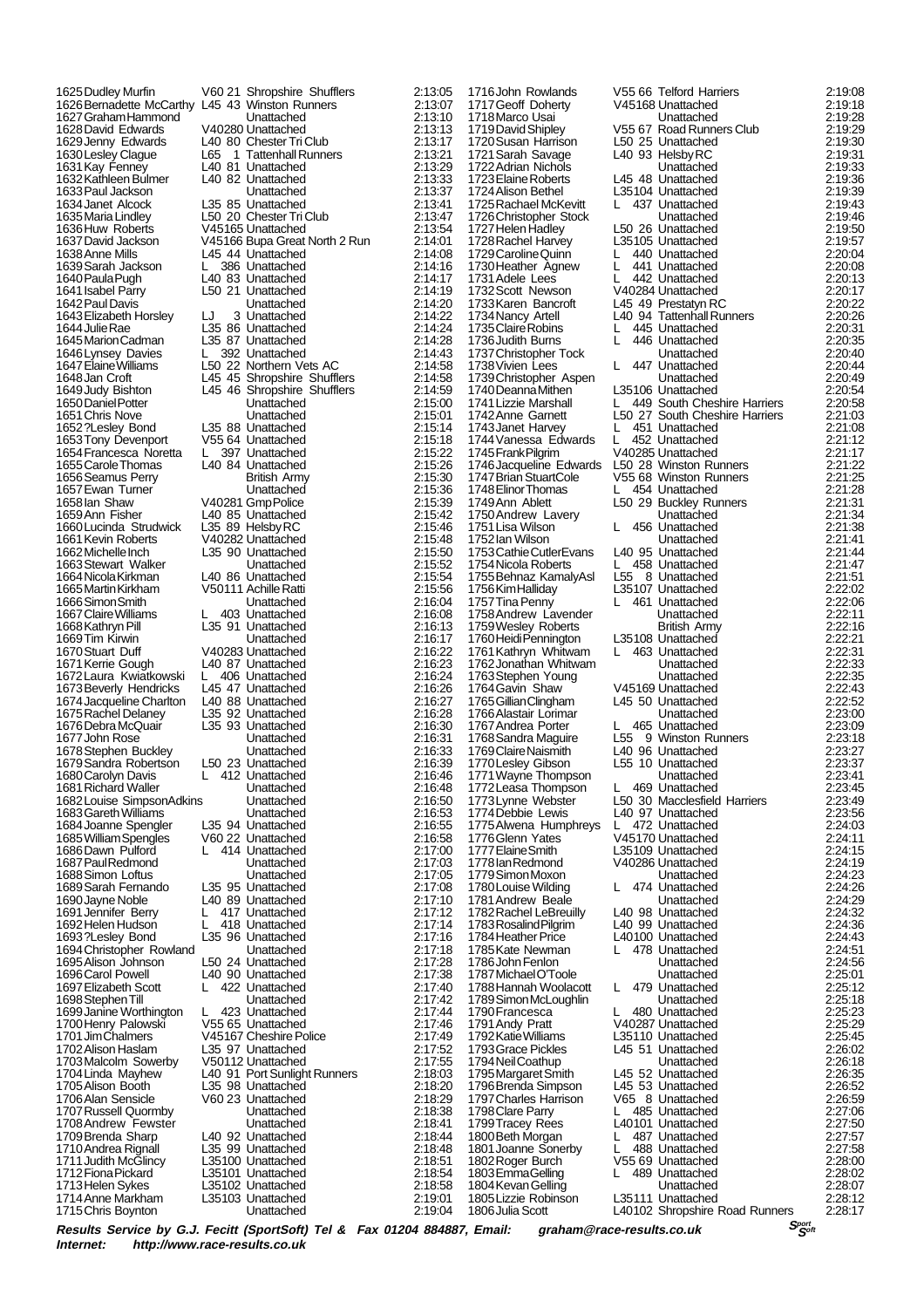1807Sarah Anscombe L40103 Unattached 2:28:25 1809 Rachael Smith Luis 1944 Unattached 2:28:41<br>1810 Safieh FardHabibi Luis 195 Unattached 2:28:49 1810Safieh FardHabibi L 495 Unattached 2:28:49 1811 Jane Macilwaine L 496 Unattached 2:28:56<br>1812 Rachel Howarth L 497 Unattached 2:29:04 1813 Catherine Stone L 498 Unattached 2:29:12<br>1814 Edward Mountford V75 2 Unattached 2:29:20 1814 Edward Mountford V75 2 Unattached 2:29:20<br>1815 Debbie Williams L40104 Unattached 2:29:23 1815Debbie Williams L40104 Unattached 2:29:23 1816Kathy Kumar L55 11 Unattached 2:29:26 1817Jennifer Cobden L35113 Unattached 2:29:30 1819 Patricia Linney 155 12 Unattached 1819 Patricia Linney 155 12 Unattached 2:29:37<br>1820 Janet Richardson 145 54 Razzers Runners 2:29:40 1821 Simon Roberts Unattached 2:29:44<br>
1822 Debbie Read 1822 Debbie Read 145 55 Unattached 2:29:59 1822 Debbie Read L45 55 Unattached 2:29:59<br>1823 Susan Hughes L40106 Unattached 2:30:14 1823Susan Hughes L40106 Unattached 2:30:14 1824Sue Browne L40107 Unattached 2:30:29 1825Kenneth Evans V45171 Unattached 2:30:45 1826 Kate Brown L 508 Unattached 2:30:48<br>1827 Katie Moran L 509 Unattached 2:30:55 1827Katie Moran L 509 Unattached 2:30:55 1829 Ian Nichols **1829**<br>1830 Victoria Lavery Ltd. 511 Unattached 2:31:15 1830Victoria Lavery L 511 Unattached 2:31:15 1831Andrew Plews Unattached 2:31:25 1833Pat Salisbury L55 13 Hearts 2:31:44 1834David Williams Unattached 2:32:10 1835Stuart Owen Unattached 2:32:33 1836Janet Owen L 514 Unattached 2:32:55 1838Julie Grundy L35116 Unattached 2:32:59 1839 Emma Davison L 516 Unattached 2:33:01<br>1840 Claire Belledonne L 517 Penny Lane Striders 2:33:02 1841Kenneth Thompson V70 4 Unattached 2:33:04 1842 Amie Wild L 518 Unattached 2:33:14<br>1843 Cleo Wild L 519 Unattached 2:33:27 1844 Christopher Bragan Unattached 2:33:40<br>1845 Iennifer Hall 1520 Unattached 2:33:54 1846Daphne Godsave L55 14 Unattached 2:34:31<br>1847 Marie Black L35117 Unattached 2:35:09 1848 Daniel Hughes 2001 - Unattached 2:35:46<br>1849 David Seed British Army 2:36:24 1849David Seed **British Army** 2:36:24<br>1850Jacqueline Cleator L45 56 Unattached 2:36:41 1850 Jacqueline Cleator

1808Fiona Jones L35112 Unattached 2:28:33 1812 196 Unattached 2:28:56<br>
1812 12:29:04<br>
18 Unattached 2:29:04<br>
2:29:12 1818Sian Davies L40105 Unattached 2:29:33 1820 L45 54 Razzers Runners 2:29:40<br>Unattached 2:29:44 1828Sian Brett L35114 Unattached 2:30:56 L35115 Unattached 2:31:39<br>L55 13 Hearts 2:31:44 1837Robert Turner V40288 Unattached 2:32:57 1840 Chaine Belledonne L 517 Penny Lane Striders 2:33:02<br>1840 V70 4 Unattached 2:33:04 1843 S19 Unattached 2:33:27<br>Unattached 2:33:40 1845 L. 520 Unattached 2:33:54<br>1845 L. 520 Unattached 2:34:31 185117 Unattached 2:35:09<br>Unattached 2:35:46

1851 Mark Valentine **1851 Mark Valentine**<br>1852 Mike Collins V65 9 Helsby RC 2:37:37<br>1853 Ruth Powley L 524 Unattached 2:37:53 1852 Mike Collins V<br>1853 Ruth Powley L 1854Sharlean Heaver L 525 Unattached 2:37:55 1855Mark Agius Unattached 2:38:02 1856Lisa Robertson L 526 Unattached 2:38:20 1857 Claire Lyon Latin Latin Latin Latin Latin Latin Latin 2:38:33<br>1858 Jane Marsden L50 31 Liverpool RC 2:38:35 1859Frances Ramsden L40108 Unattached 2:38:47 1860Marietta Reynolds L35119 Unattached 2:39:15 1861Sangita Moore L35120 Unattached 2:39:21 1862 Antonia Tate L 532 Unattached 2:39:29<br>1863 Claire Manock L40109 Unattached 2:40:03 1864 Caroline Kay L40110 Unattached 2:40:03<br>1864 Caroline Kay L40110 Unattached 2:40:03<br>1865 James Walsh V55 70 Unattached 2:40:03 1865James Walsh V55 70 Unattached 2:40:03 1866Frank Stone V40289 Unattached 2:41:10 1867Elaine Stone L35121 Unattached 2:41:11 1868Verity Renowden L 536 Unattached 2:41:17 1869Charlotte Renowden L 537 Unattached 2:41:17 1870 Susan Breeze L55 15 Unattached 2:41:35<br>1871 Tony Roberts V45172 Unattached 2:41:43 1872 Charles Newis Unit Unattached 2:42:41<br>1873 Diane Fenlon L 539 Unattached 2:43:08 1873Diane Fenlon L 539 Unattached 2:43:08<br>1874 Katie Roberts LJ 4 Unattached 2:43:31 1874Katie Roberts LJ 4 Unattached 2:43:31 1875Lorraine Lloyd L40111 Unattached 2:44:33<br>1876Gwynedd Jones L60 2 Sandbach Striders 2:44:53<br>1877Kylie Sproston L 543 Sandbach Striders 2:44:53 1876Gwynedd Jones L60 2 Sandbach Striders 2:44:53 1877Kylie Sproston L 543 Sandbach Striders 2:44:53 1878 Gillian Atkinson Lao Luis Unattached 2:45:17<br>1878 Gillian Atkinson Lao Louis Lao Luis Lao Luis 2:45:50<br>1879 Amy Salem L. 545 Unattached 2:45:50 1879Amy Salem L 545 Unattached 2:45:50 1880Barbara Newson L40113 Unattached 2:46:16 1881 Amy Thomas L 547 Unattached 2:46:25<br>1882 Jeanette Bailey L40114 Unattached 2:47:43<br>1883 Ruth Kingdon L 549 Unattached 2:47:43 1883 Boulivia Diamond L. E. 2011 - Unattached 2:47:43<br>1883 Ruth Kingdon L. E. L. 549 Unattached 2:47:43<br>1884 Jan Wilkins L55 16 Unattached 2:47:43 1884Jan Wilkins L55 16 Unattached 2:47:43 1885 Jaime Ashton Lease 1867 Abergele Harriers 2:48:42<br>1886 Mike Wood V45173 Unattached 2:57:44 1887Mark Speakman Unattached 2:59:37 1888Pete Hughes Unattached 3:02:05 1889Heather Hughes L 552 Unattached 3:02:05 1890 George Kerr 1990 V75 3 Unattached 1890 George Kerr 1990 V75 3 Unattached 1890 Stock 3:04:49 1892 Brina Marks **LJ** 5 Unattached 3:05:38<br>1893 Amy Bale L 555 Unattached 3:05:38

18524 Unattached 2:37:53<br>18525 Unattached 2:37:55 1859 11 Liverpool RC 2:38:35<br>1958 12:38:35 L40108 Unattached 2:38:47 1863 Laonard Manual Laonard 2:40:03<br>1861 Laonard 2:40:03<br>1863 2:40:03 1871Tony Roberts V45172 Unattached 2:41:43 L40114 Unattached<br>L 549 Unattached 1886Mike Wood V45173 Unattached 2:57:44 1891 Susan David Contracted<br>
1891 Subset Contracted<br>
1891 Subset Contracted<br>
1892 Subset Contracted<br>
1895:38 555 Unattached